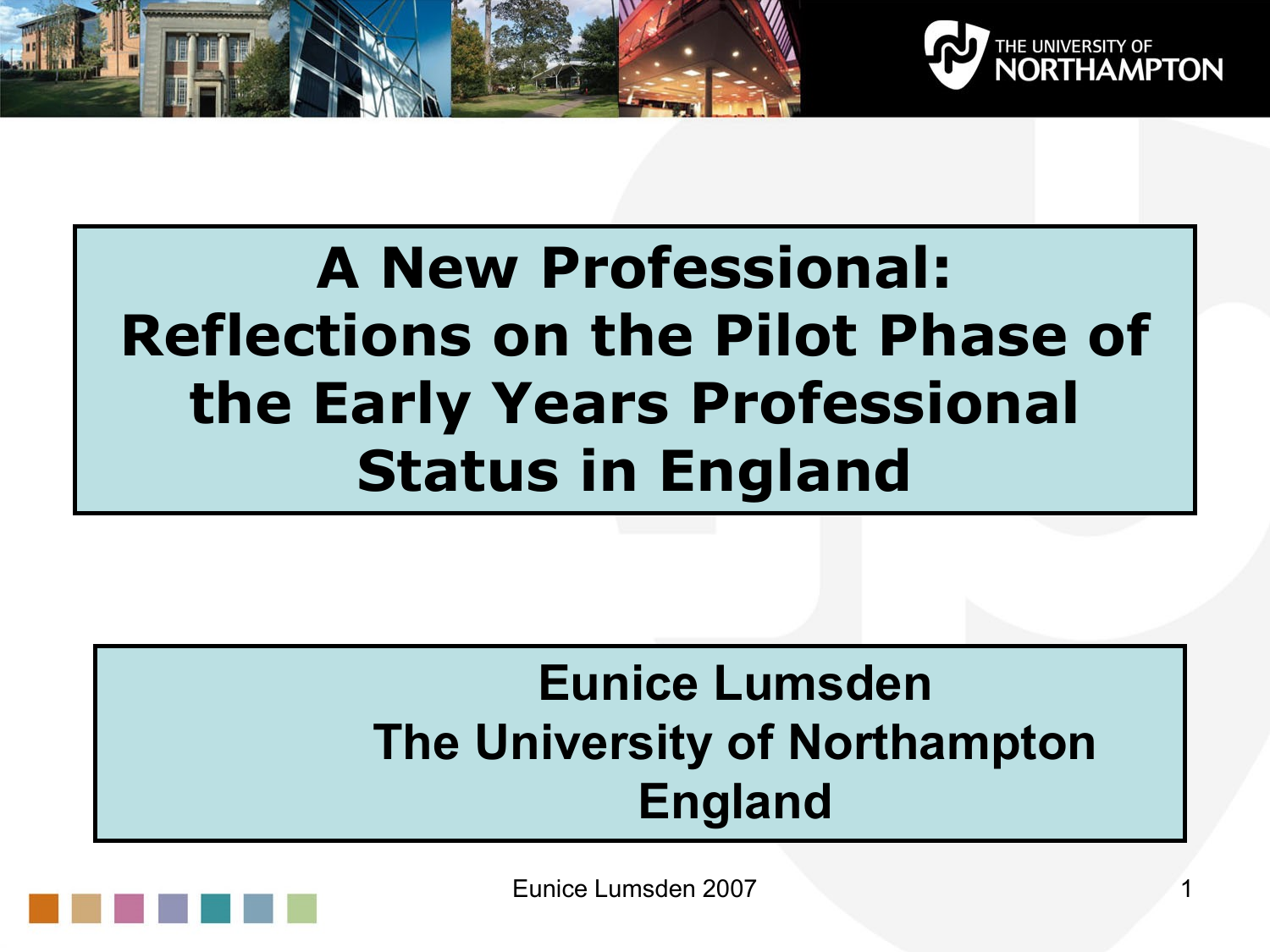



## **Introduction**

- This Paper reports on the initial stage of a longitudinal study critiquing the notion of professional identity through the development of the Early Years Professional
- This is an unprecedented development for those who work with children from birth to five.
- A new multi-disciplinary professional role has been prescribed in legislation by central government to work in parallel with qualified teachers in Early Years.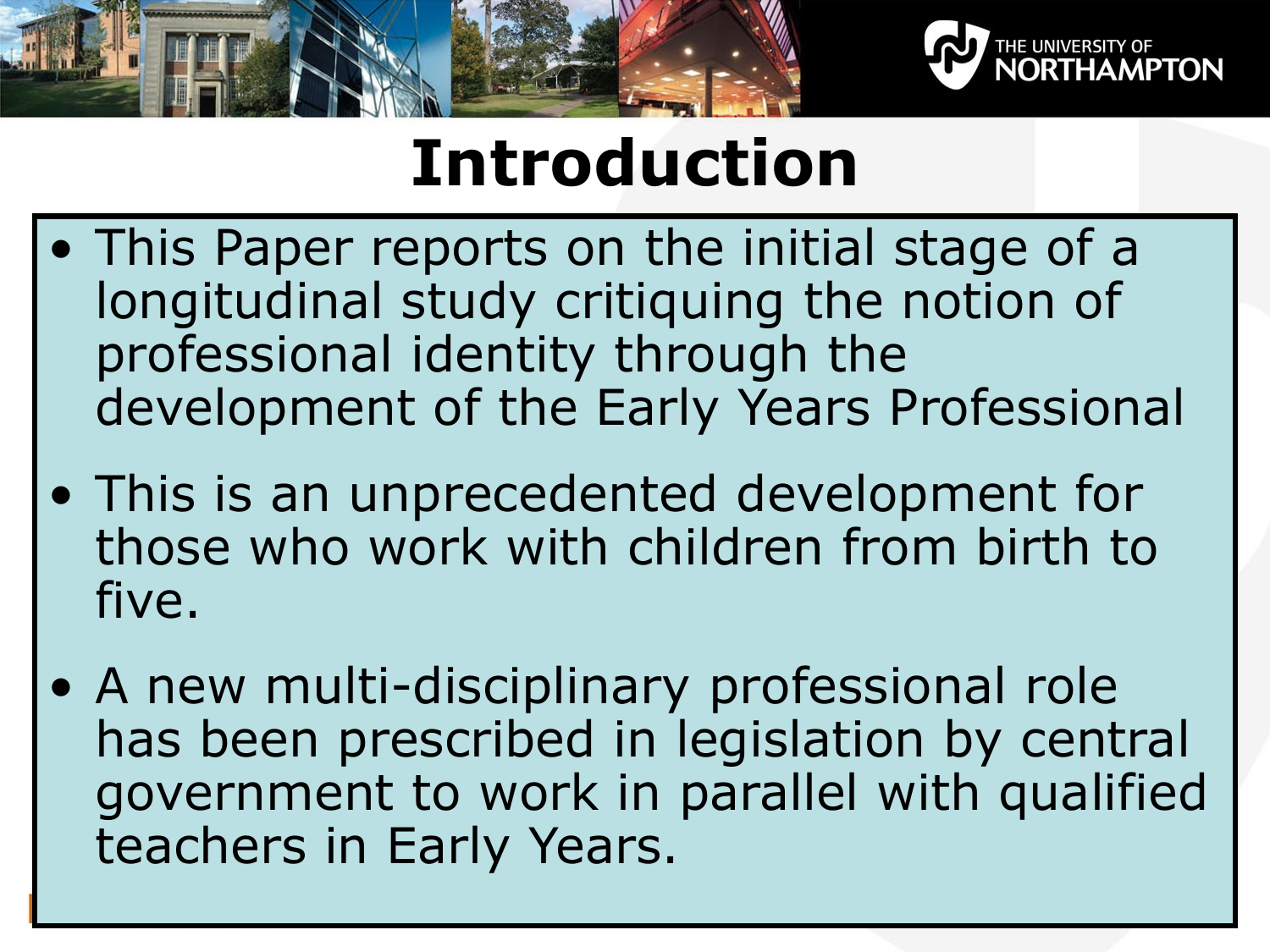



# **Background**

Until the late 1990s, early years and childcare in the UK had been characterized by:

- the separation of education and care
- minimal government intervention
- conflicting attitudes to working parents
- provision of variable quality
- staffing largely by low paid and poorly qualified women.

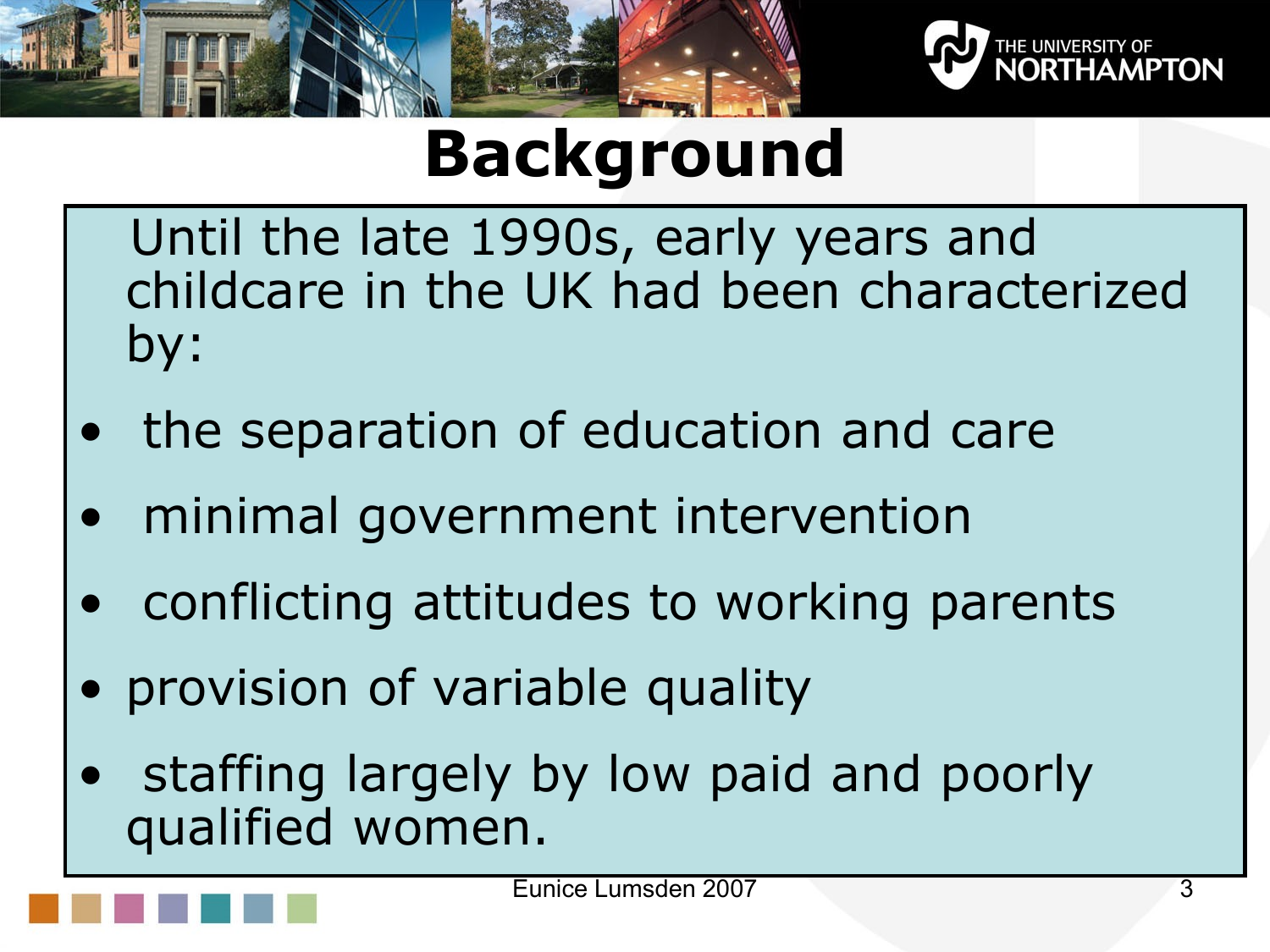

- Labour Government (1997) Sure Start unit established with targets including the creation of 1 million new childcare places.
- 2000 the Foundation Stage for 3-5 year olds had been added to the statutory National Curriculum Framework.
- Guidance issued to all settings in receipt of Nursery Education Grant (QCA, 2000), including day-care settings.

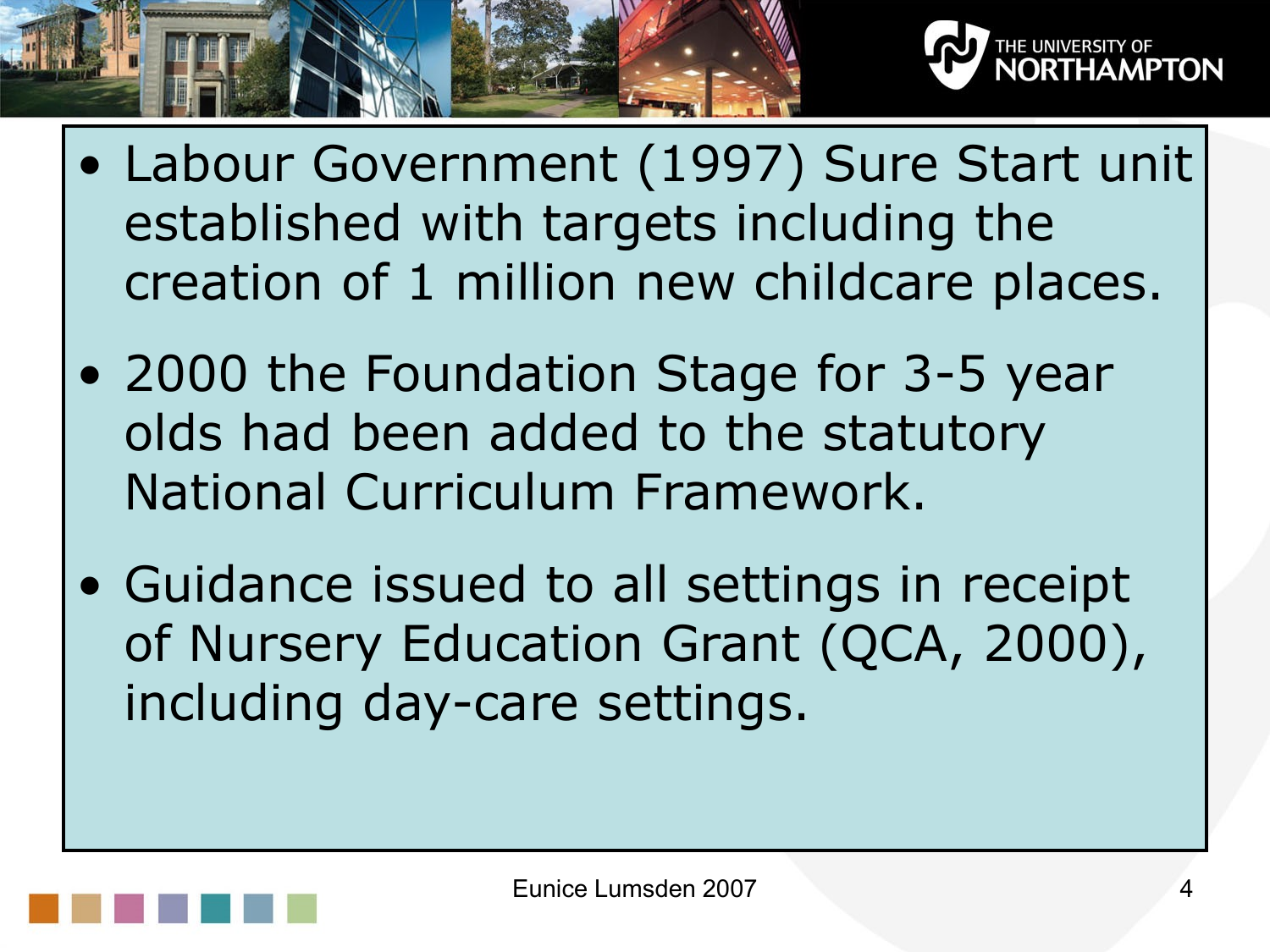



• 2001, National Standards for Under Eights Day Care and Childminding (DfES, 2001)

• Ofsted taken over responsibility from Local Authorities for regulation for all early years care and education services.

• National minimum qualification requirement was imposed for managers of all early years' settings.

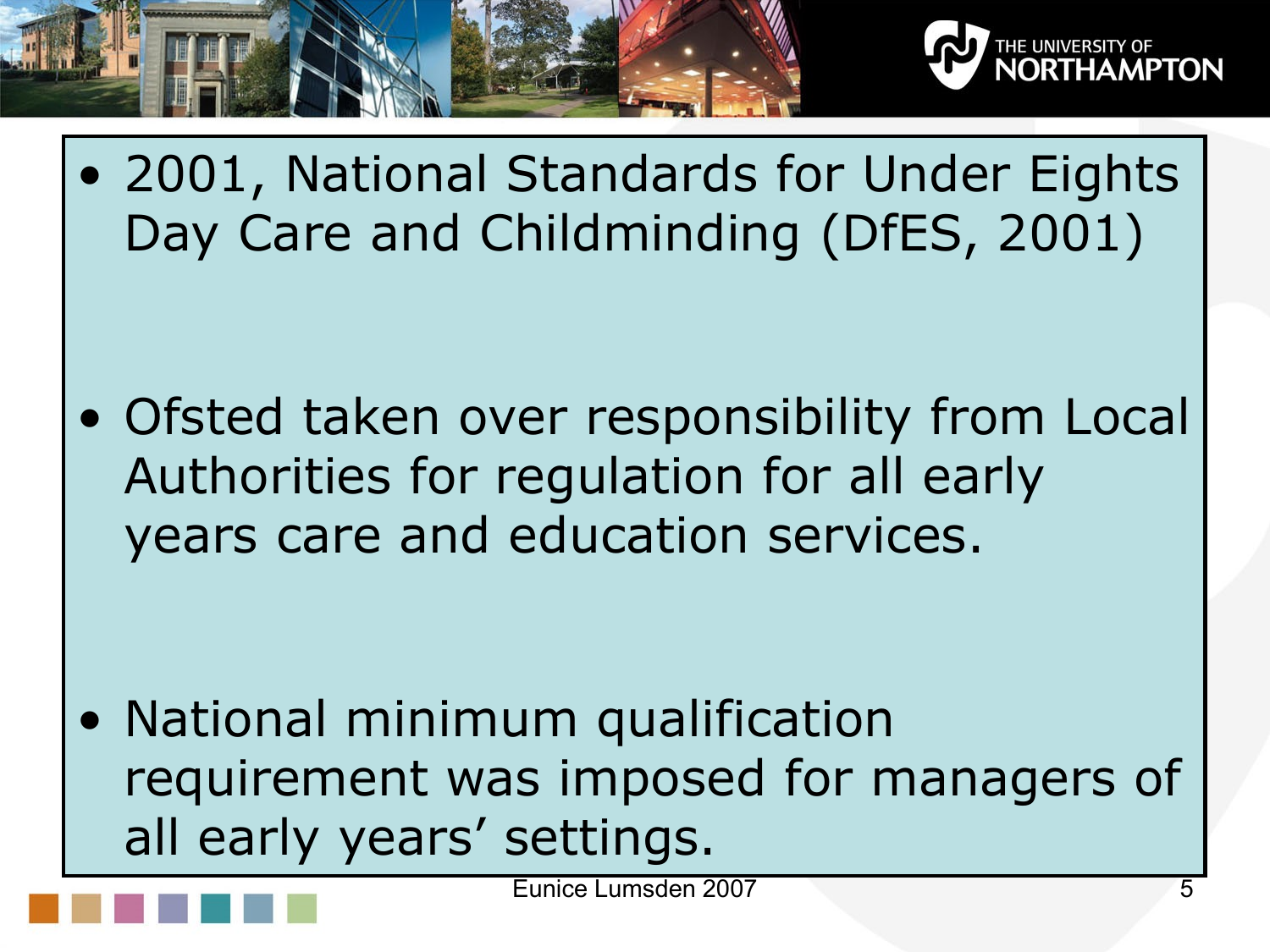

These changes were impacted upon by:

• The death of Victoria Climbe (2001) and subsequent Laming Inquiry (Laming, 2003).

• Every Child Matters (ECM) (Department of Education and Skills, 2004)

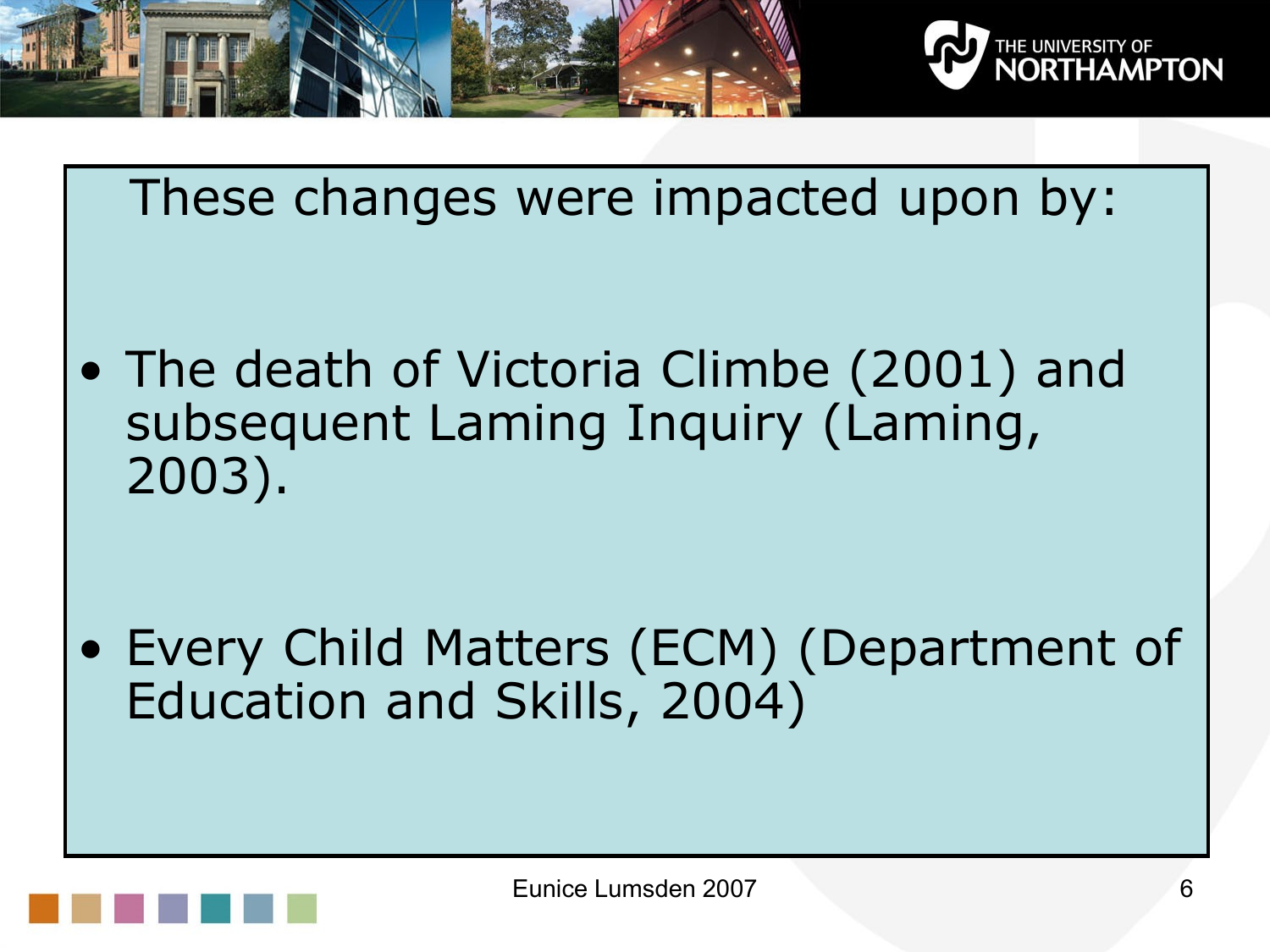

This led to a radical reform agenda for children's services in support of five outcomes for all children: »Stay safe »Be healthy »Enjoy and achieve »Economic well-being »Contribute to society

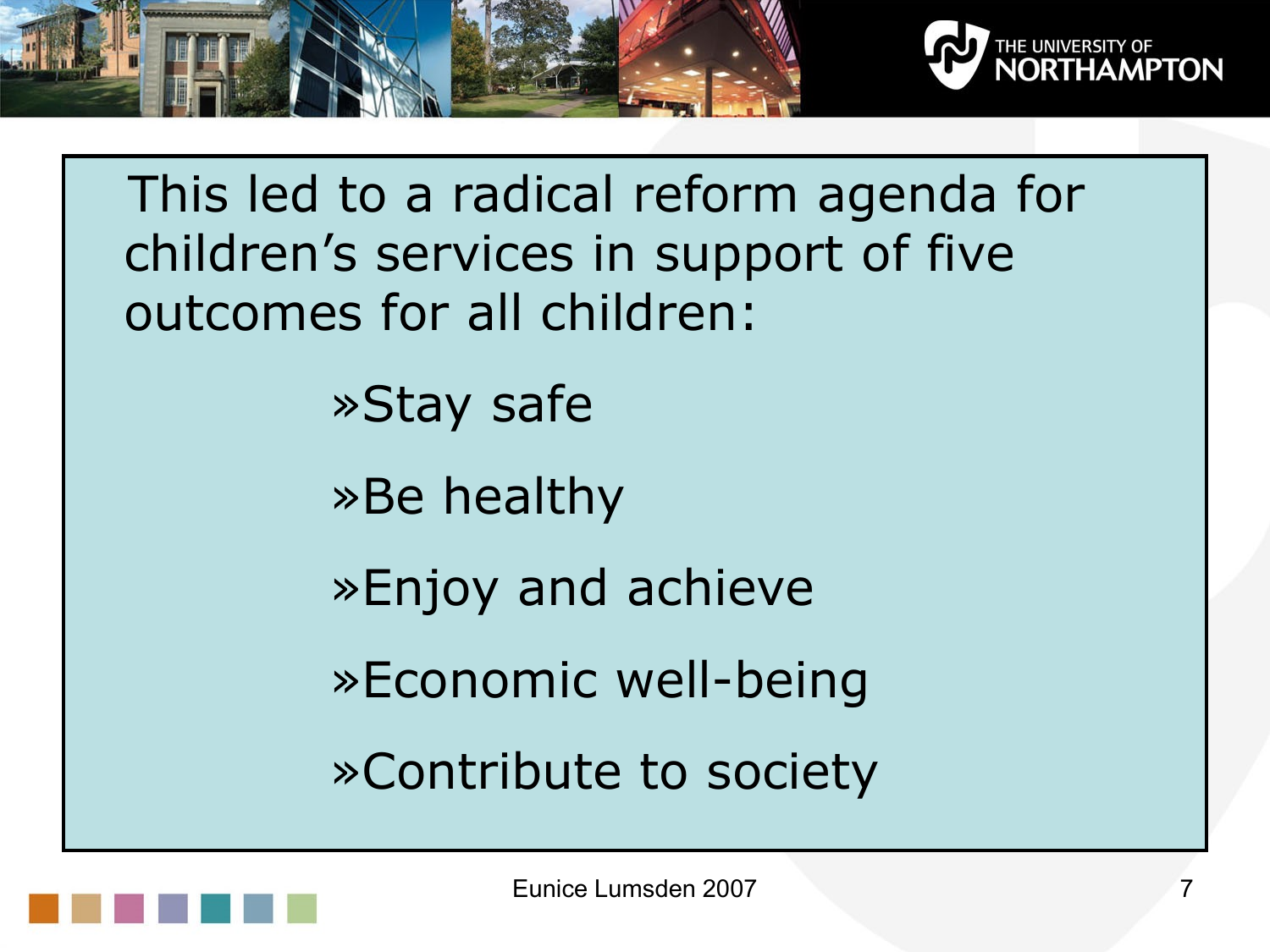

The Children Act 2004, provides the legal framework for these outcomes, and underpins the drive to improve services through:

- Multi-agency working
- An integrated approach to provision of care and education services

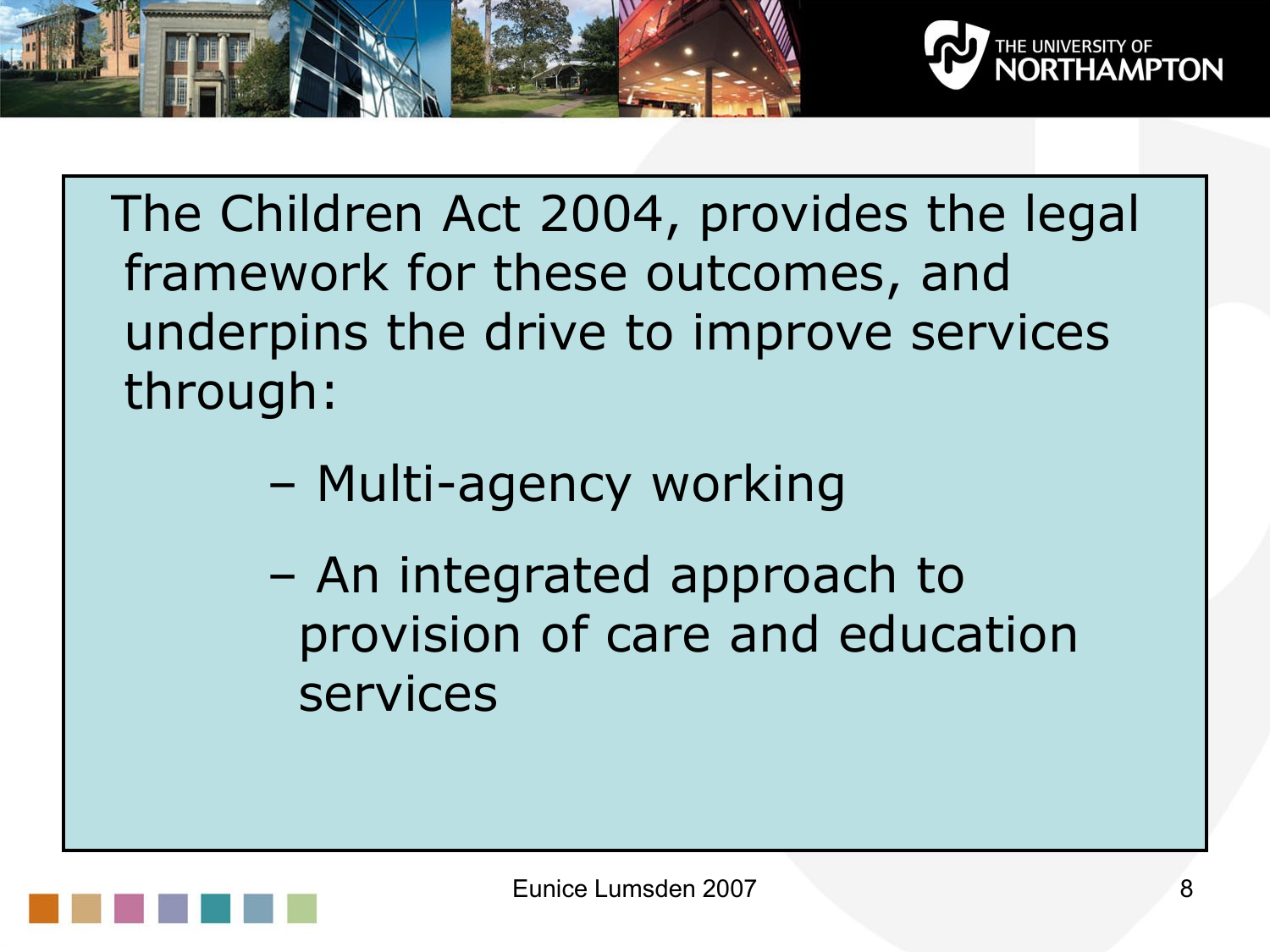

• Each Local Authority had to appoint a Director of Children's Services responsible for education and social care.

• Children's Workforce Development Council (CWCD) established to overview workforce reform.

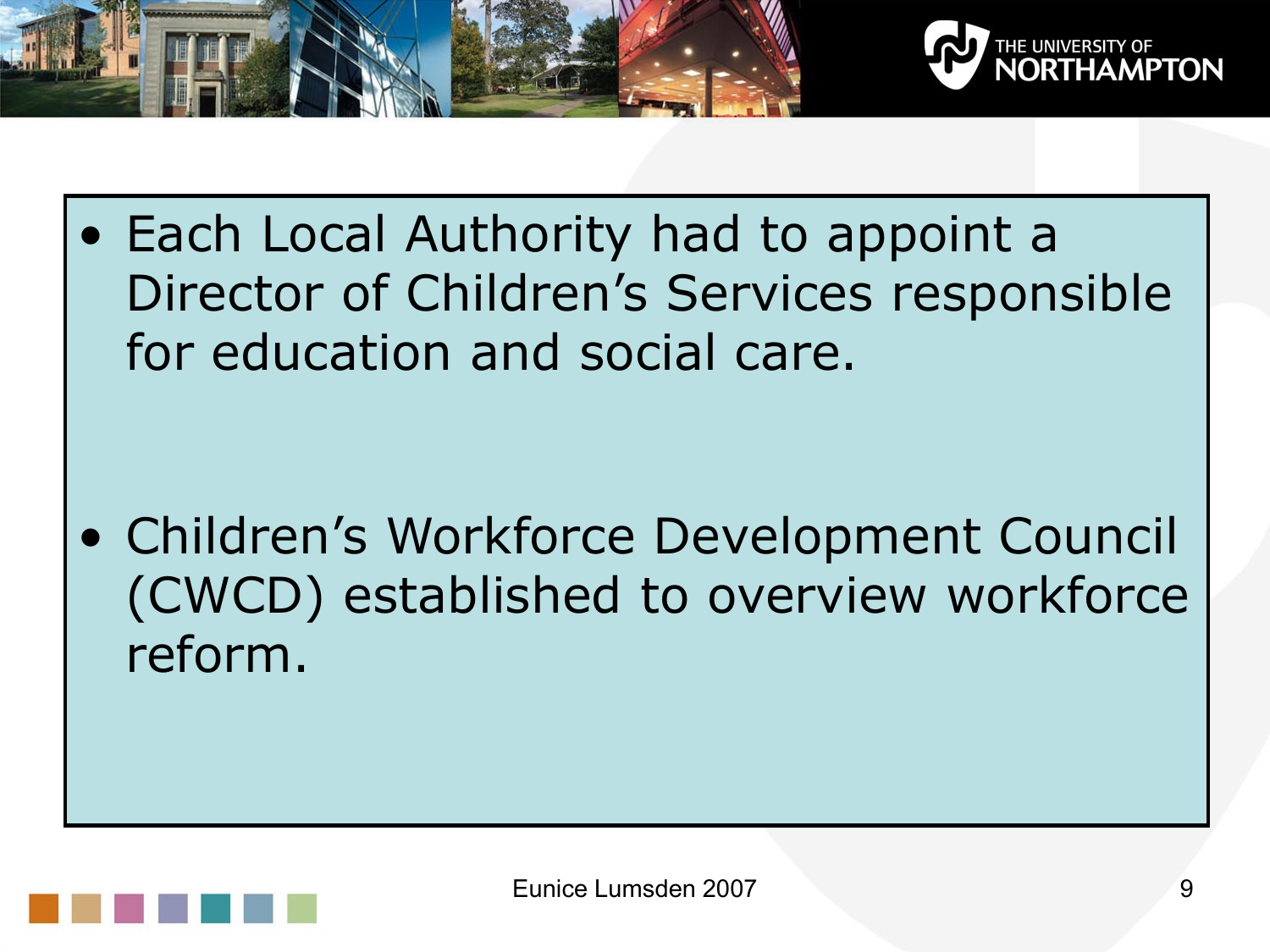



The government also confirmed their commitment to support care as well as education by launching 'A Ten Year Strategy for Childcare' as part of the prebudget report in 2004. (Department of Education and Skills, 2004a)

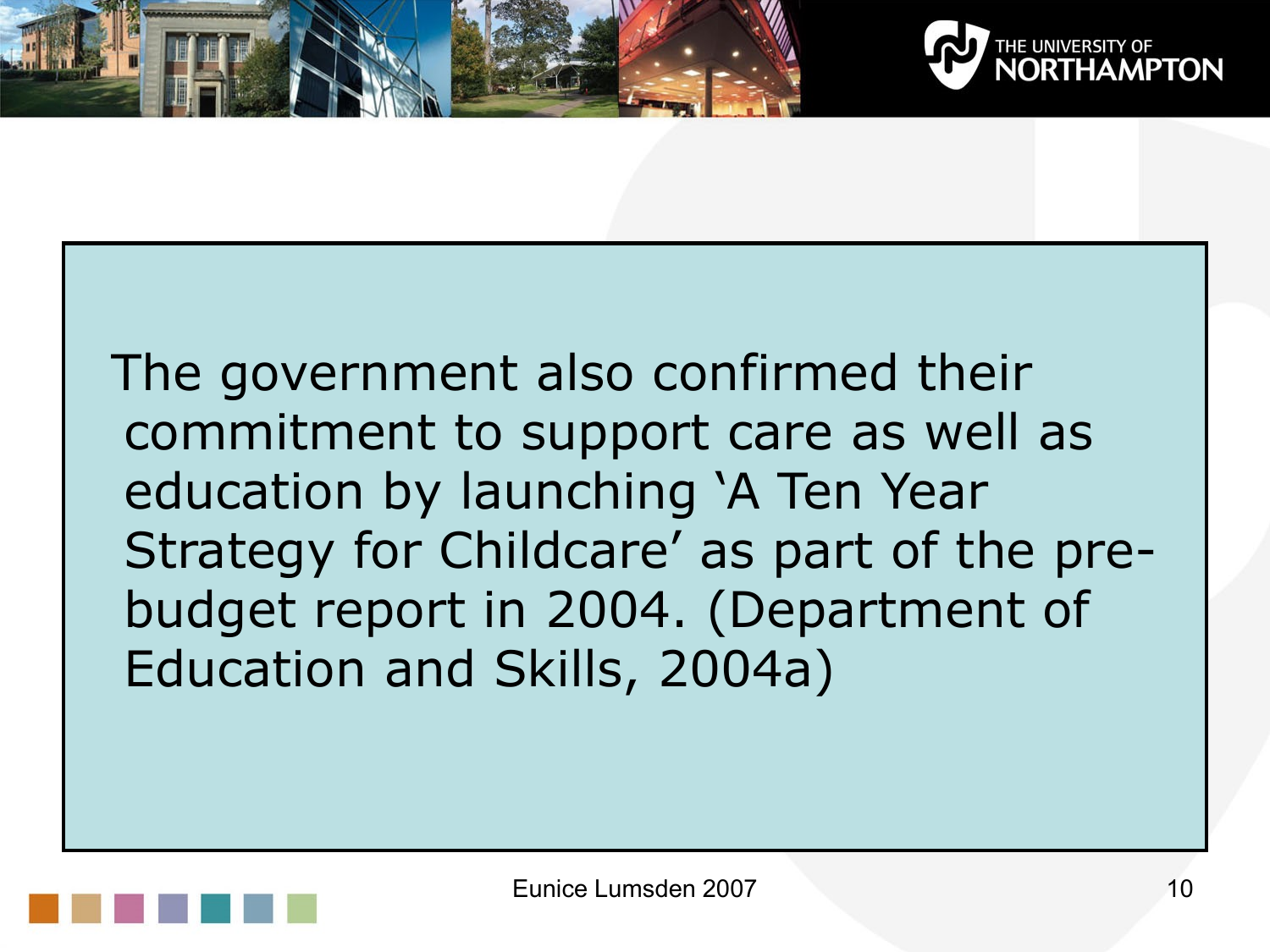

• Evidence from a large scale study (Sylva *et al*., 2004) reported that better outcomes for children in early years care and education settings were linked to higher levels of qualification in staff.

• These findings gave further support to the government agenda for change and 2006 saw the Child Care Act finally removing the distinction between education and care for children under five years old.

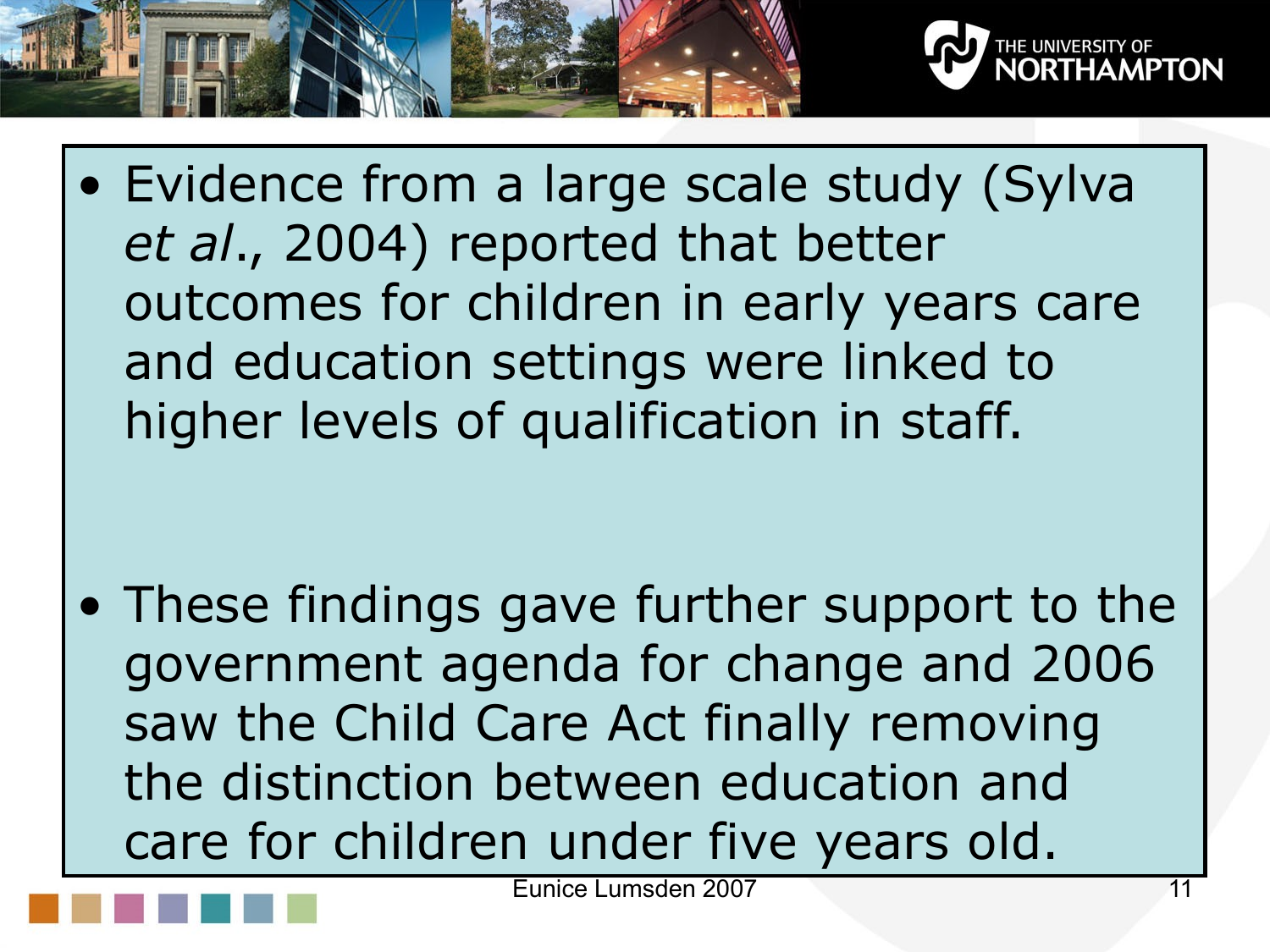

- The Child Care Act(2006) also paved the way for the introduction of a new statutory Early Years Foundation Stage covering the age range birth to five.
- A new multi-disciplinary professional role in early years in the form of EYPS, which is broadly equivalent to Qualified Teacher Status (QTS) for work with the 0-5 age range.
- Targets include a professional with EYPS in every full day-care setting by 2015.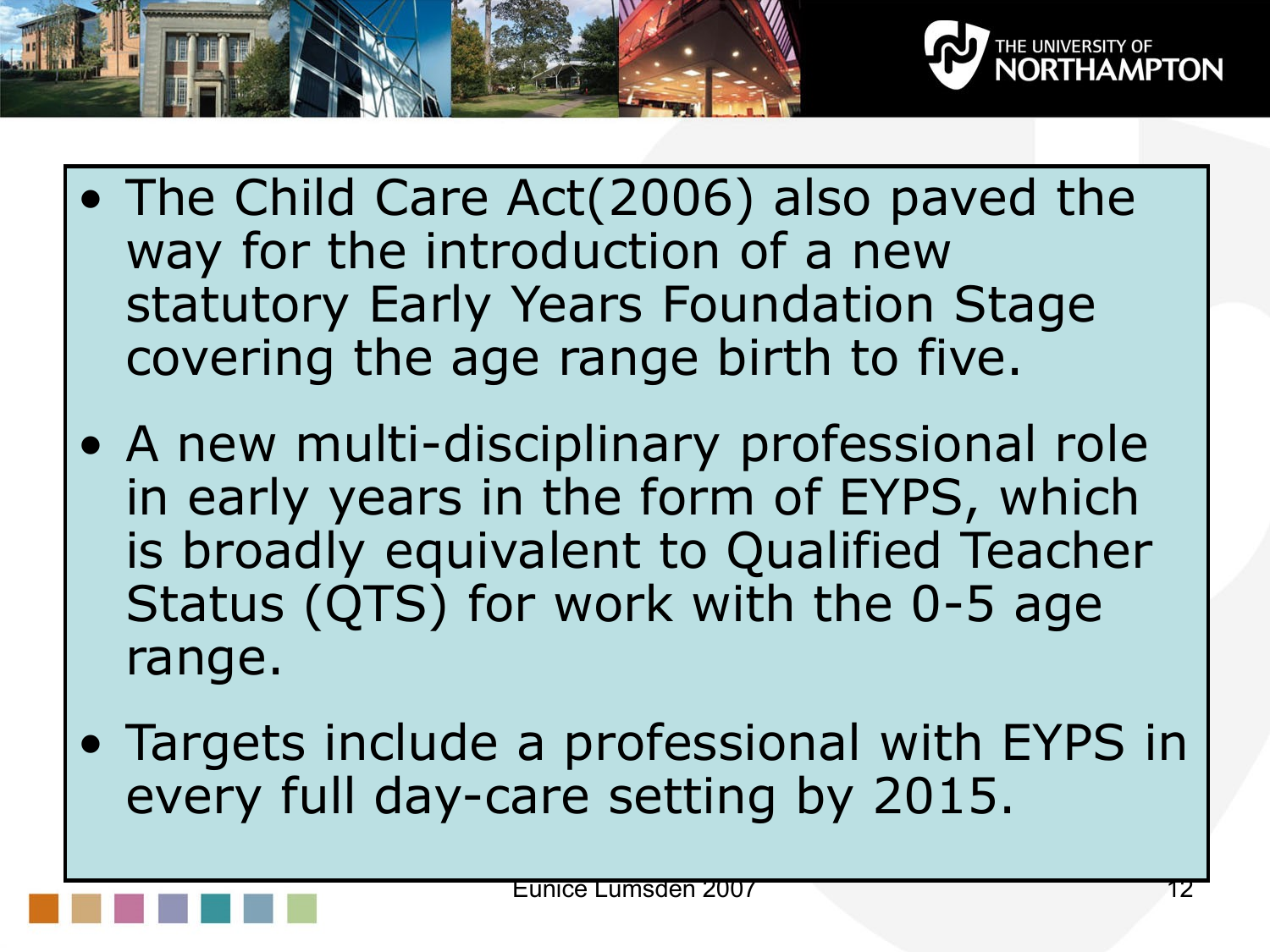



The development of the Early Years Professional is central to implementing government policy in raising standards in the early years, particularly in the private, voluntary and independent (PVI) sectors.

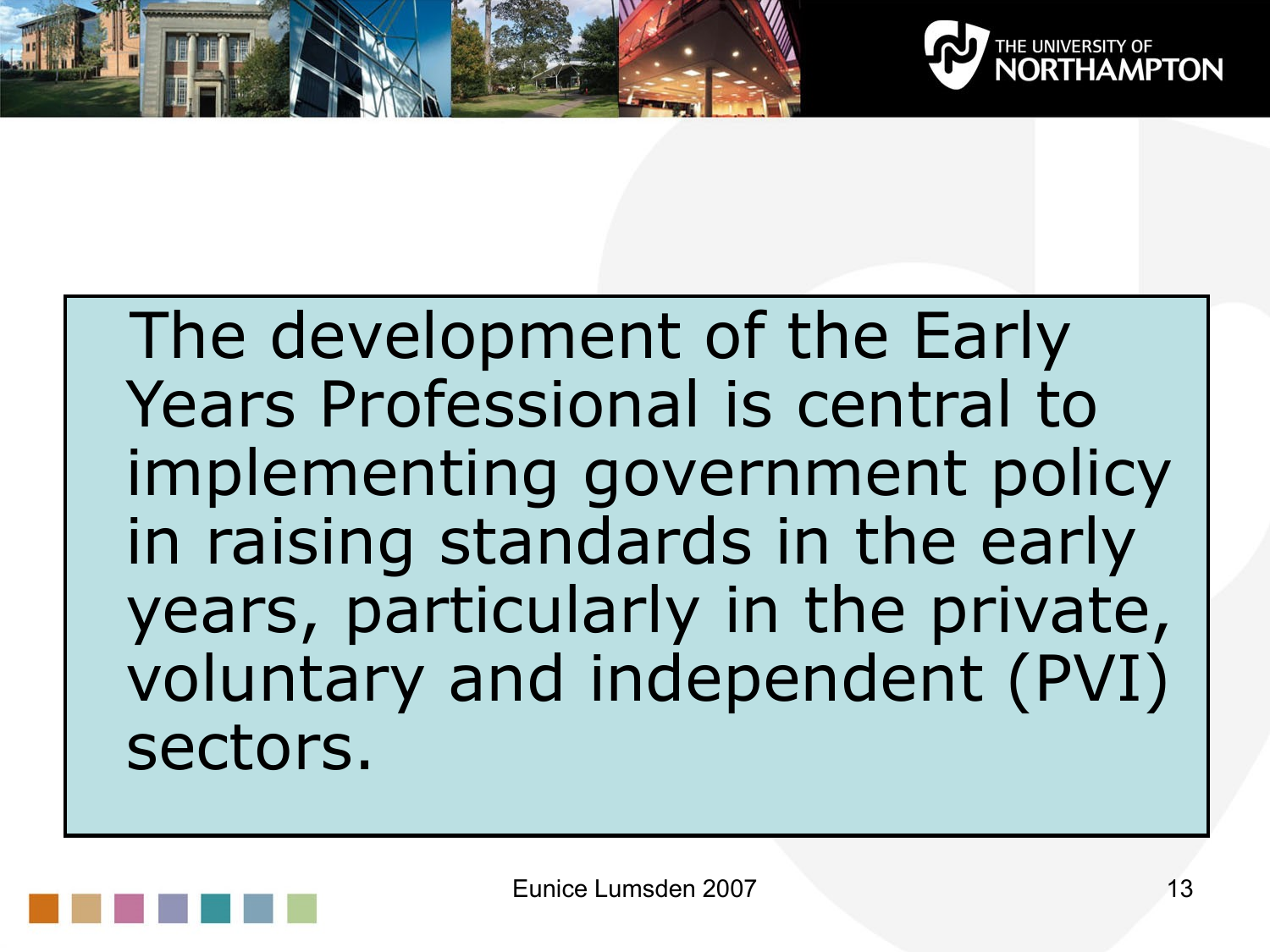

### **Research Aims and Objectives Stage I**

To ascertain the pilot candidates views on the validation process for Early Years Professional Status

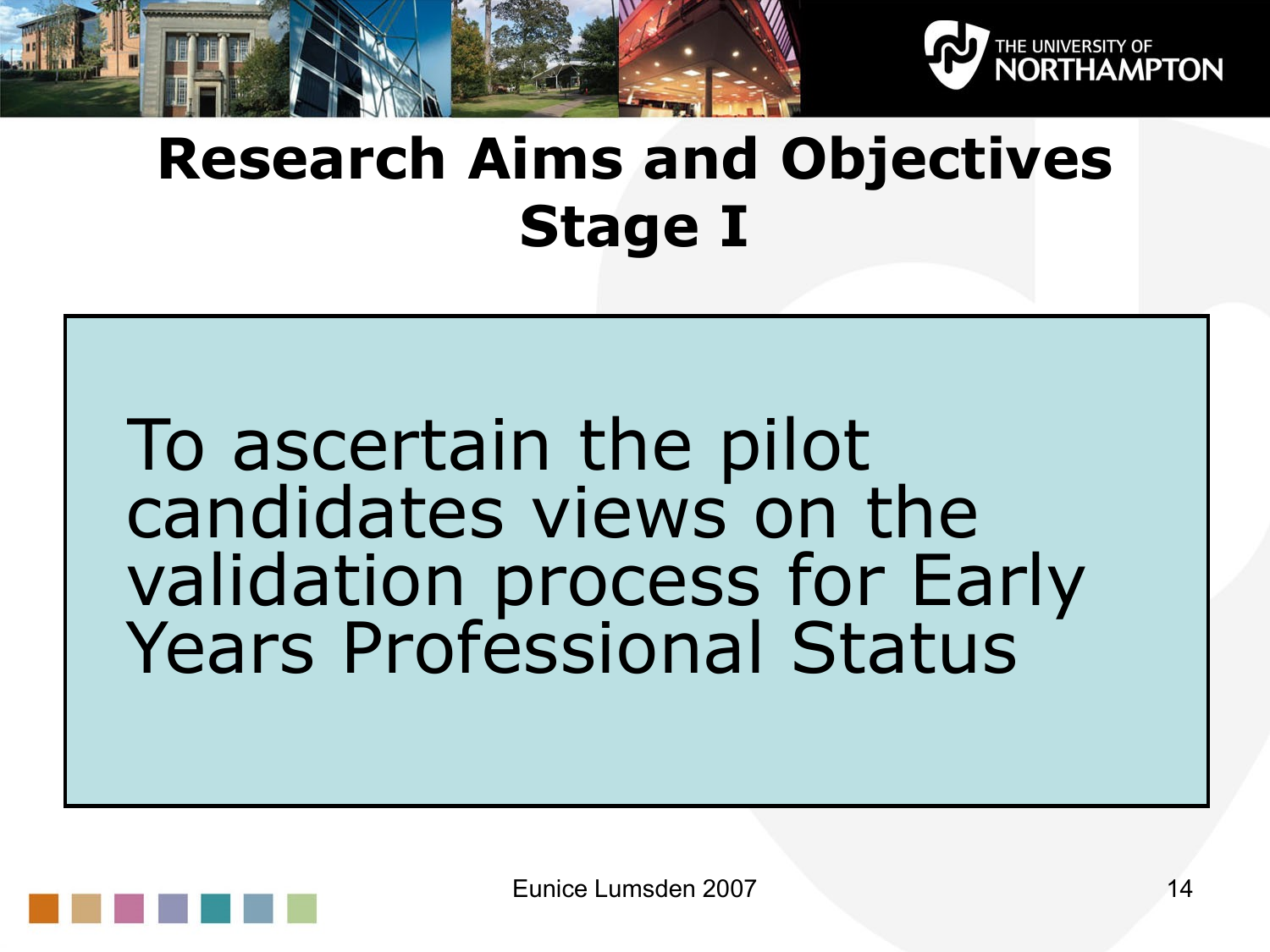

## **Methods for Pilot Study Stage 1**

Questionnaire survey of all those following EYPS programmes in the East Midlands in 2007-08 at the outset of the course and on being awarded the status.

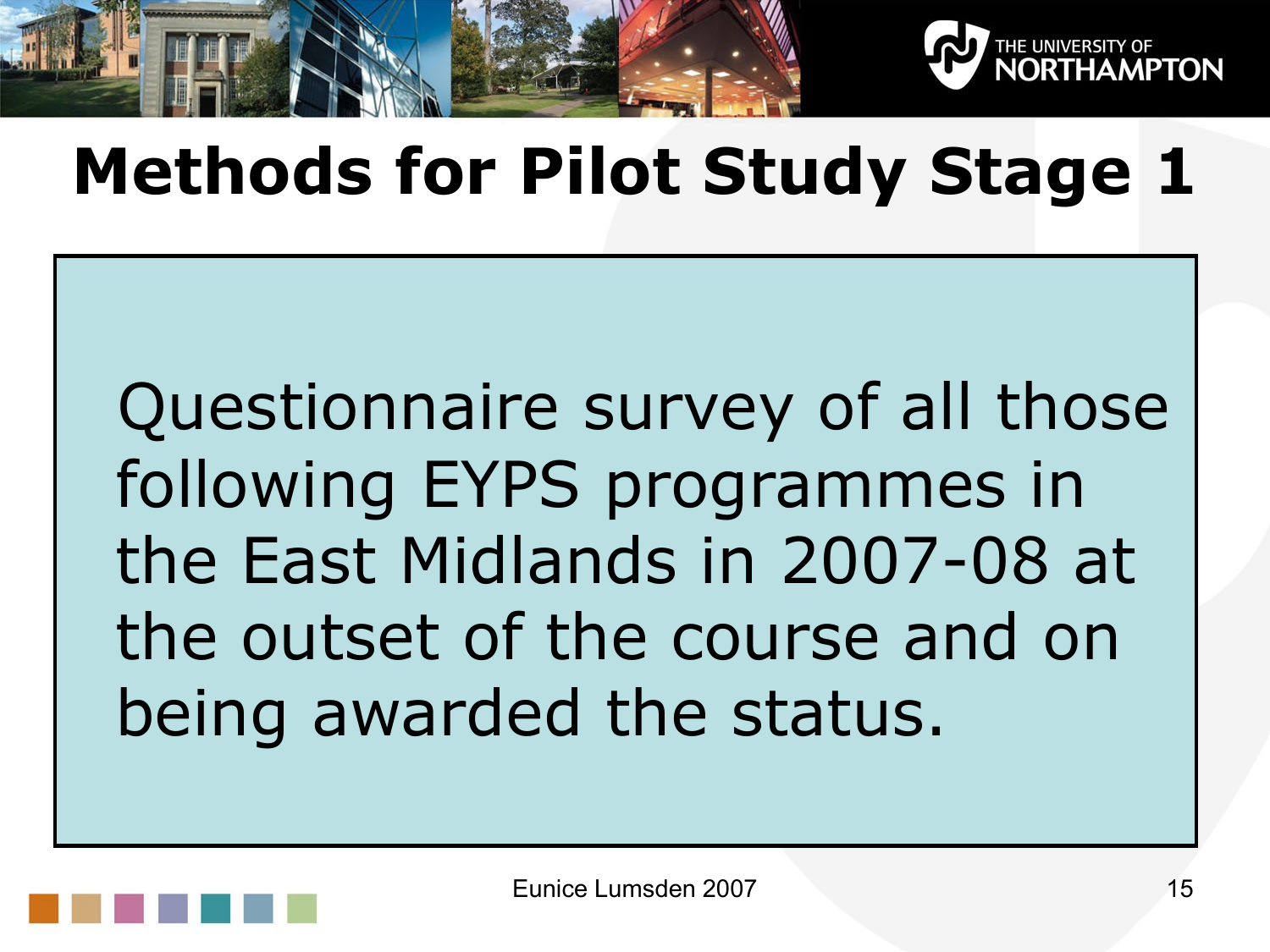

# **Key Findings and Discussion**

### **Pilot Candidates**

#### Numbers enrolled on the course  $=$  38

Numbers returning questionnaires = 30

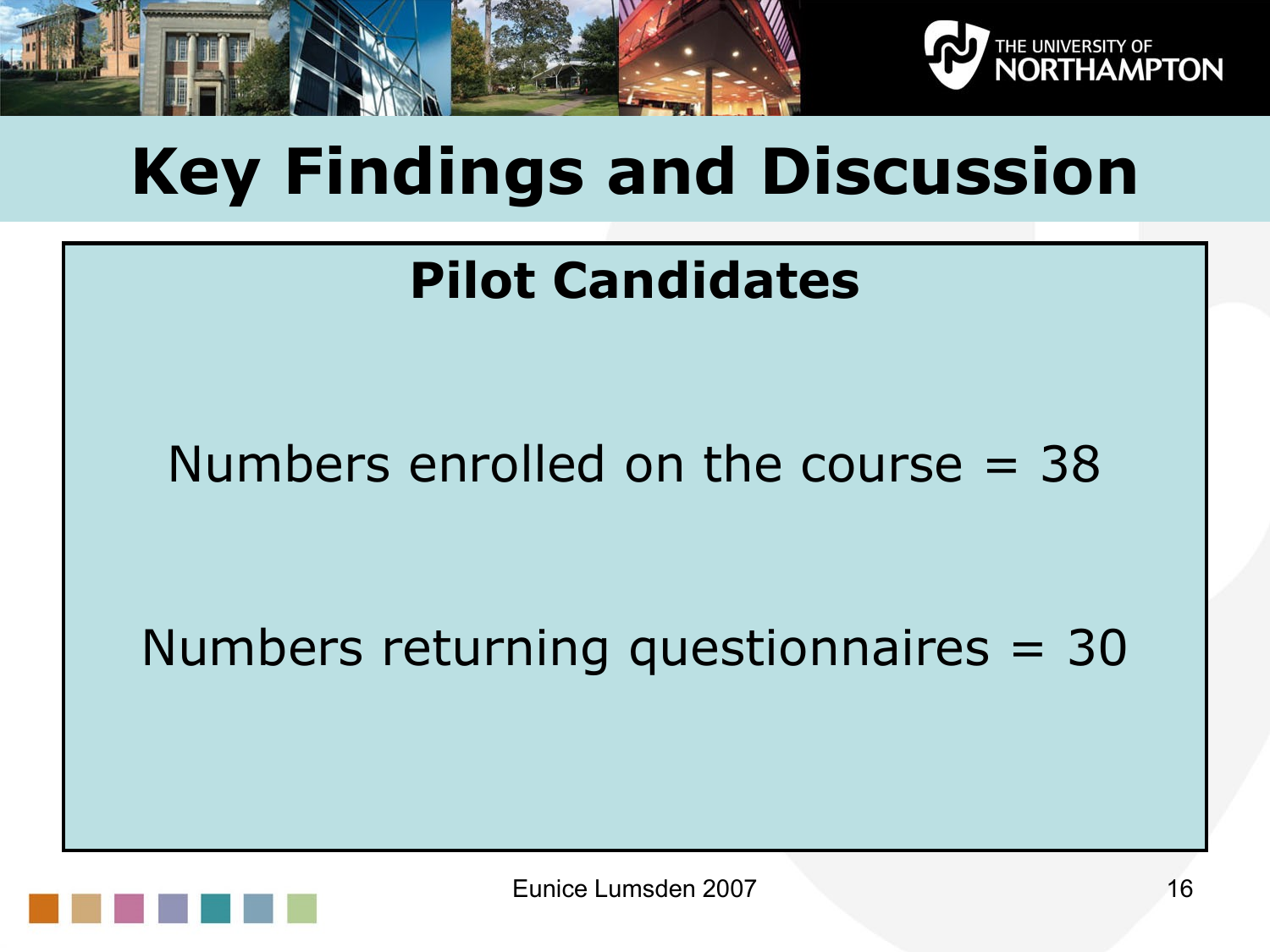







| $20 - 29$ | 3  |
|-----------|----|
| 30-39     | 11 |
| 40-49     | 11 |
| 50-59     | 5  |

AGE

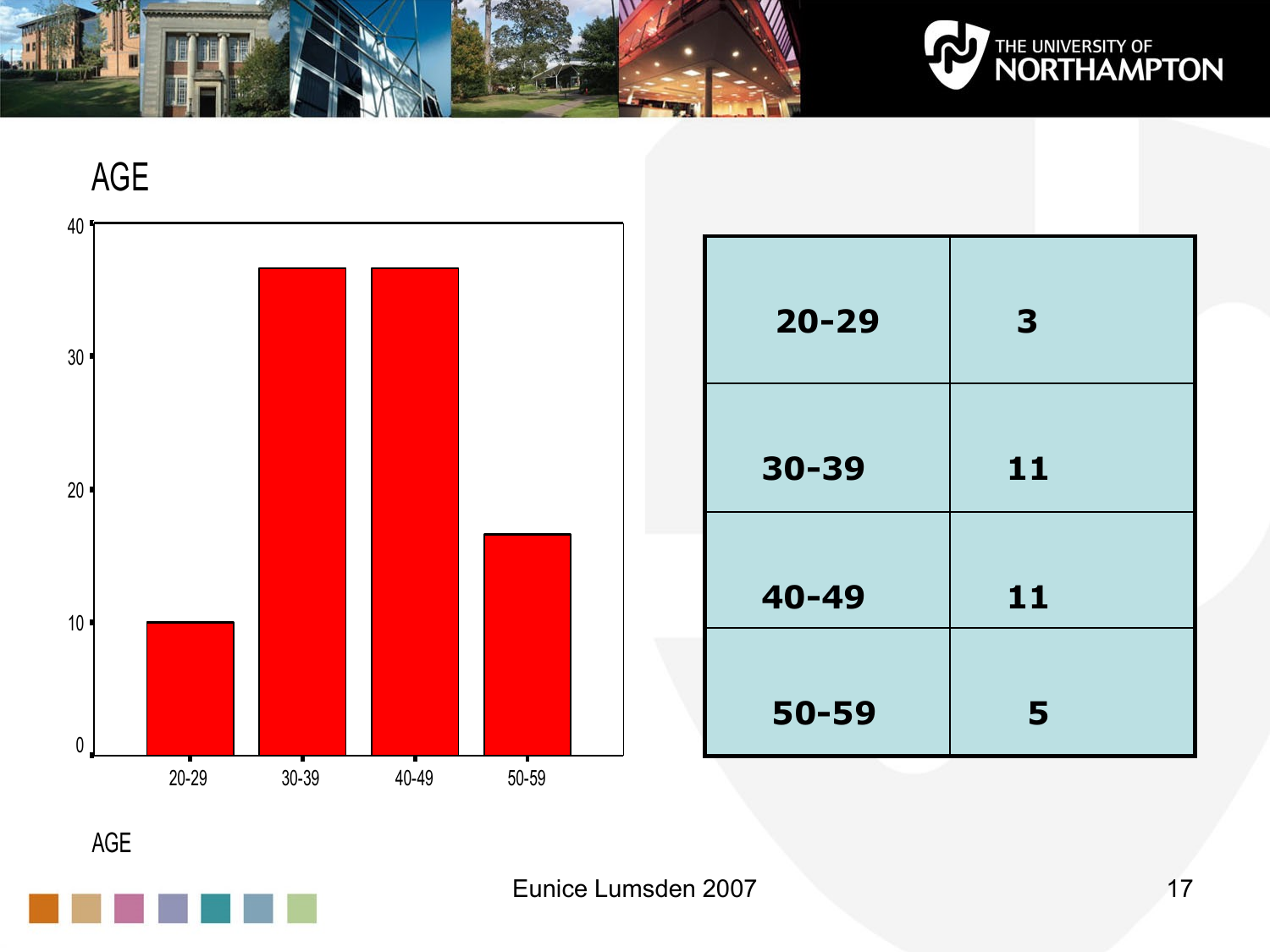

#### ROLE

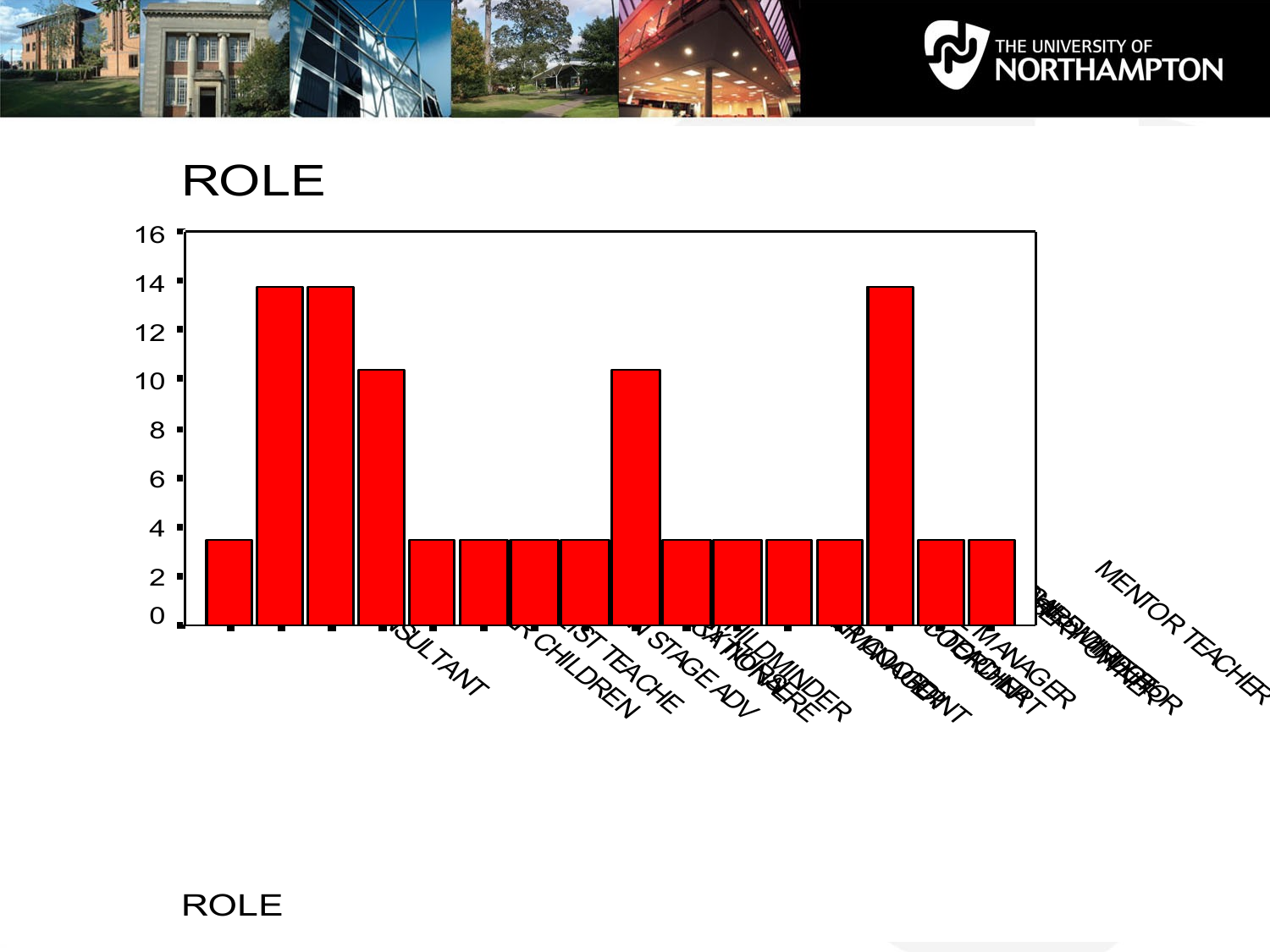

## **Previous Qualifications**



UG

Eunice Lumsden 2007 19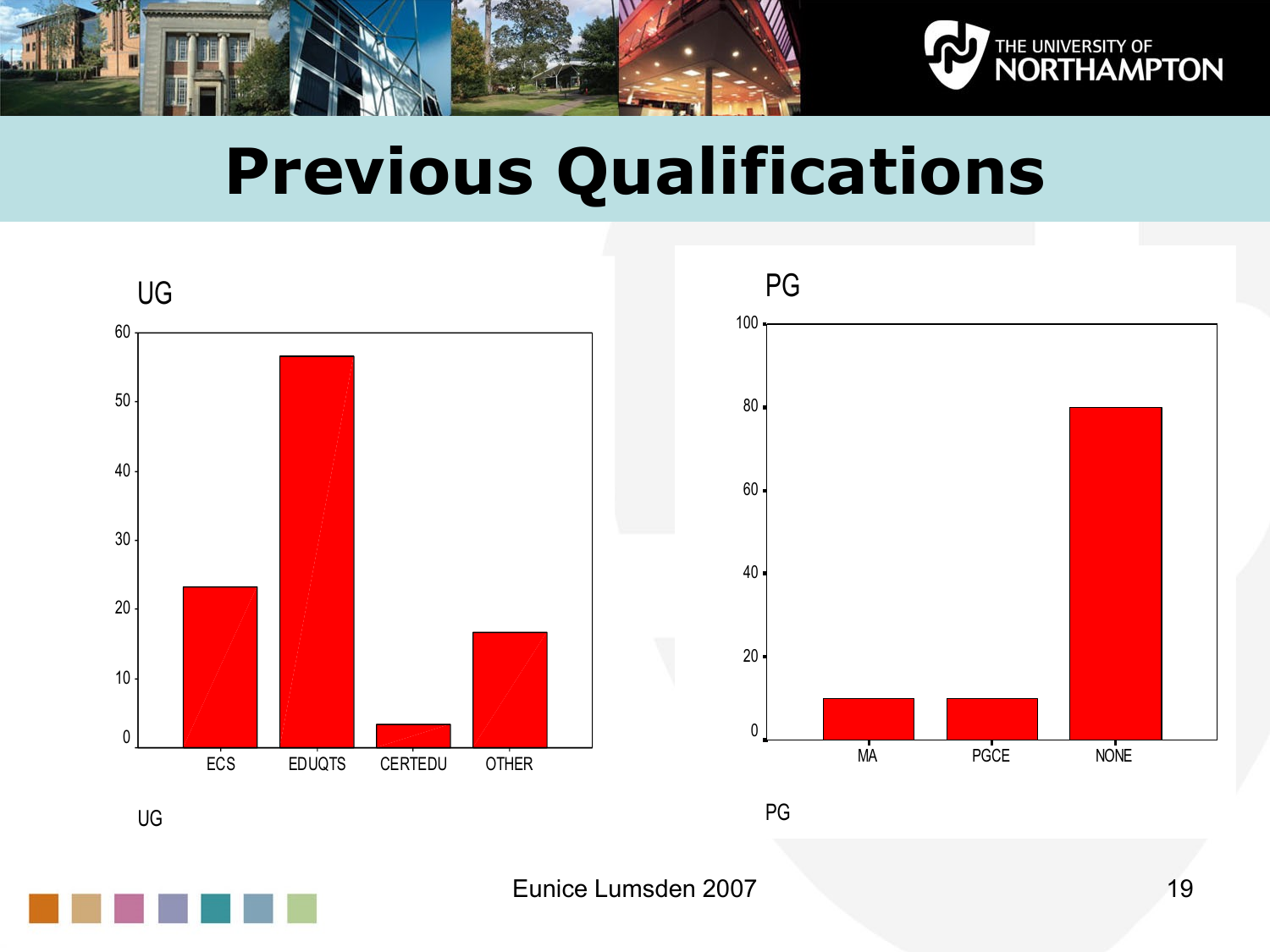



# **EYPS is a Positive Step Forward**

EYPS IS A POSITIVE STEP



ROLE OF THE EYP IS A POSITIVE STEP FORWARD

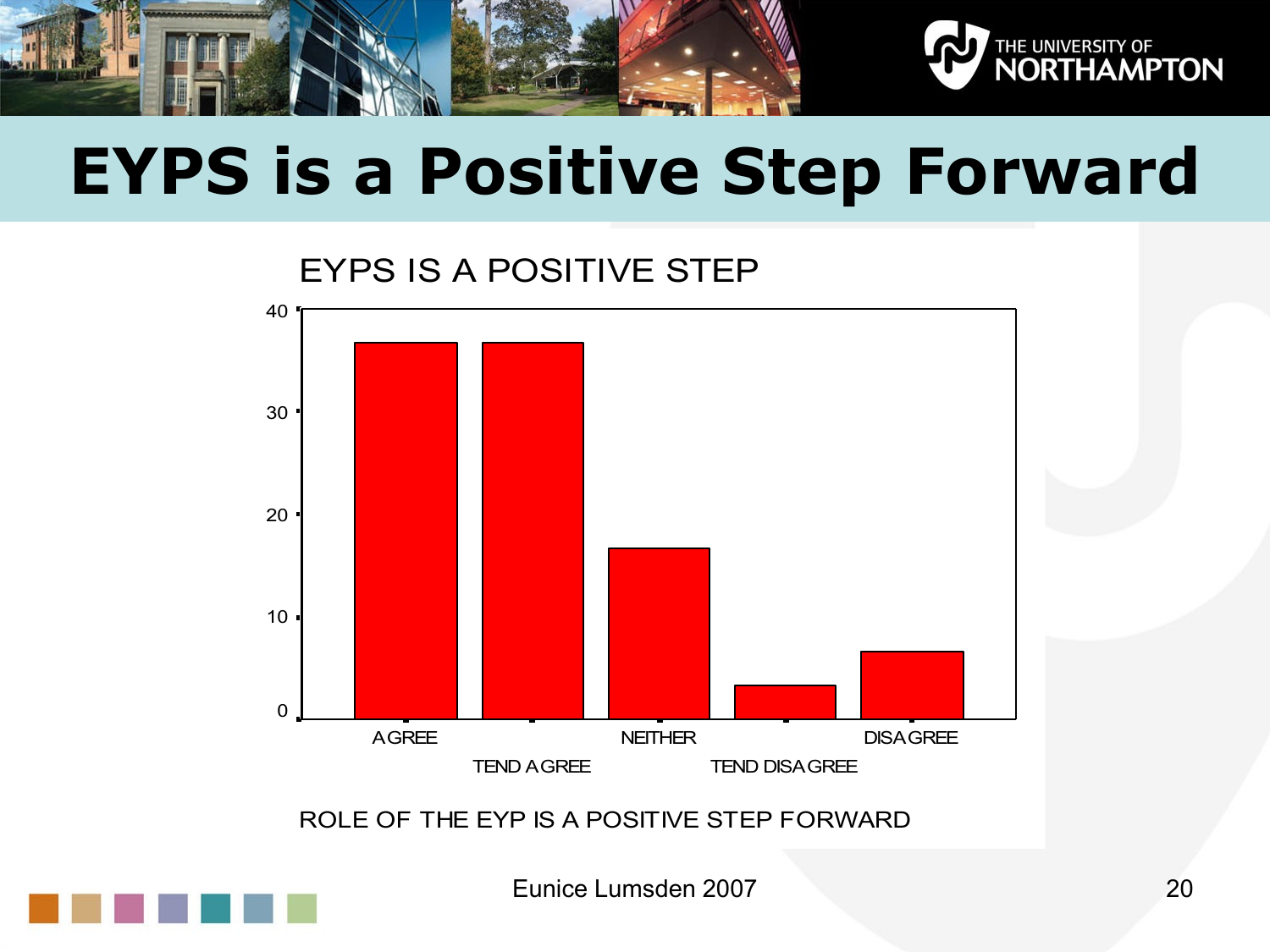



### **Assessment Process**



THE ASSESSMENT PROCESS WAS TOO PRESCRIBED

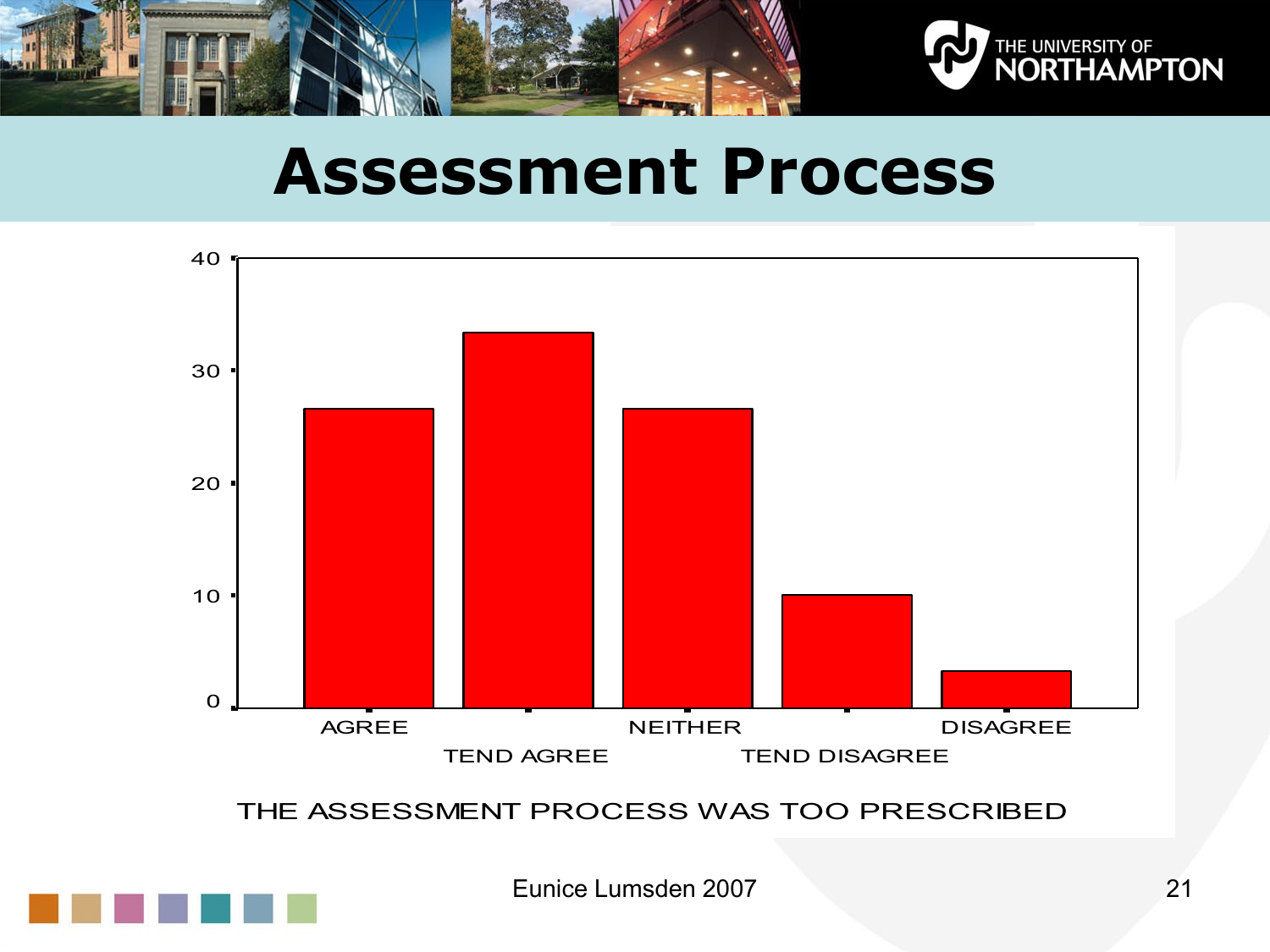



### **Nature of the Assessment**



RIGOROUS ASSESSMENT

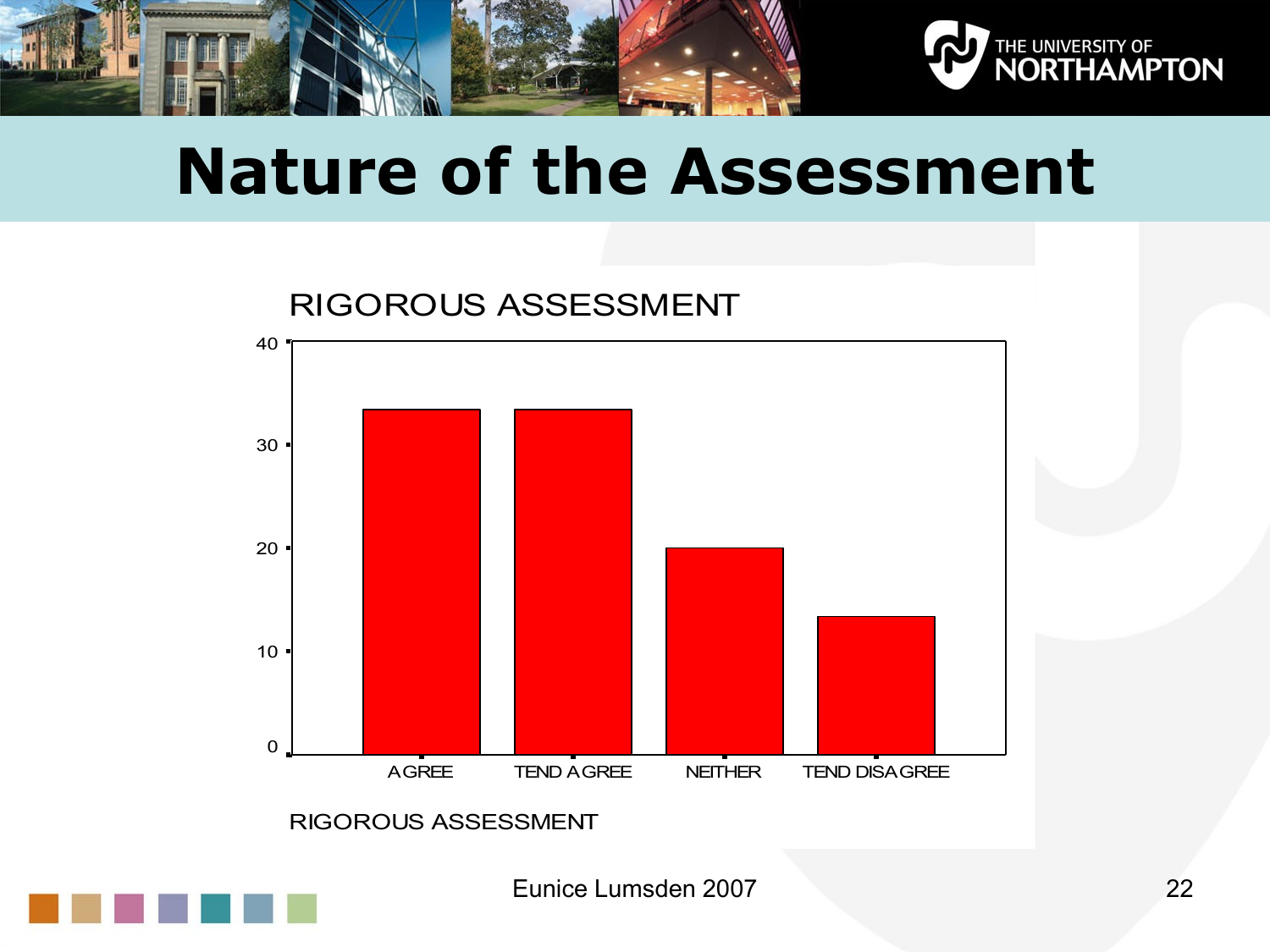



## **USE OF WITNESSES**

#### POSIVE USE OF WITNESSES



I WELCOMED THE USE OF WITNESSESES

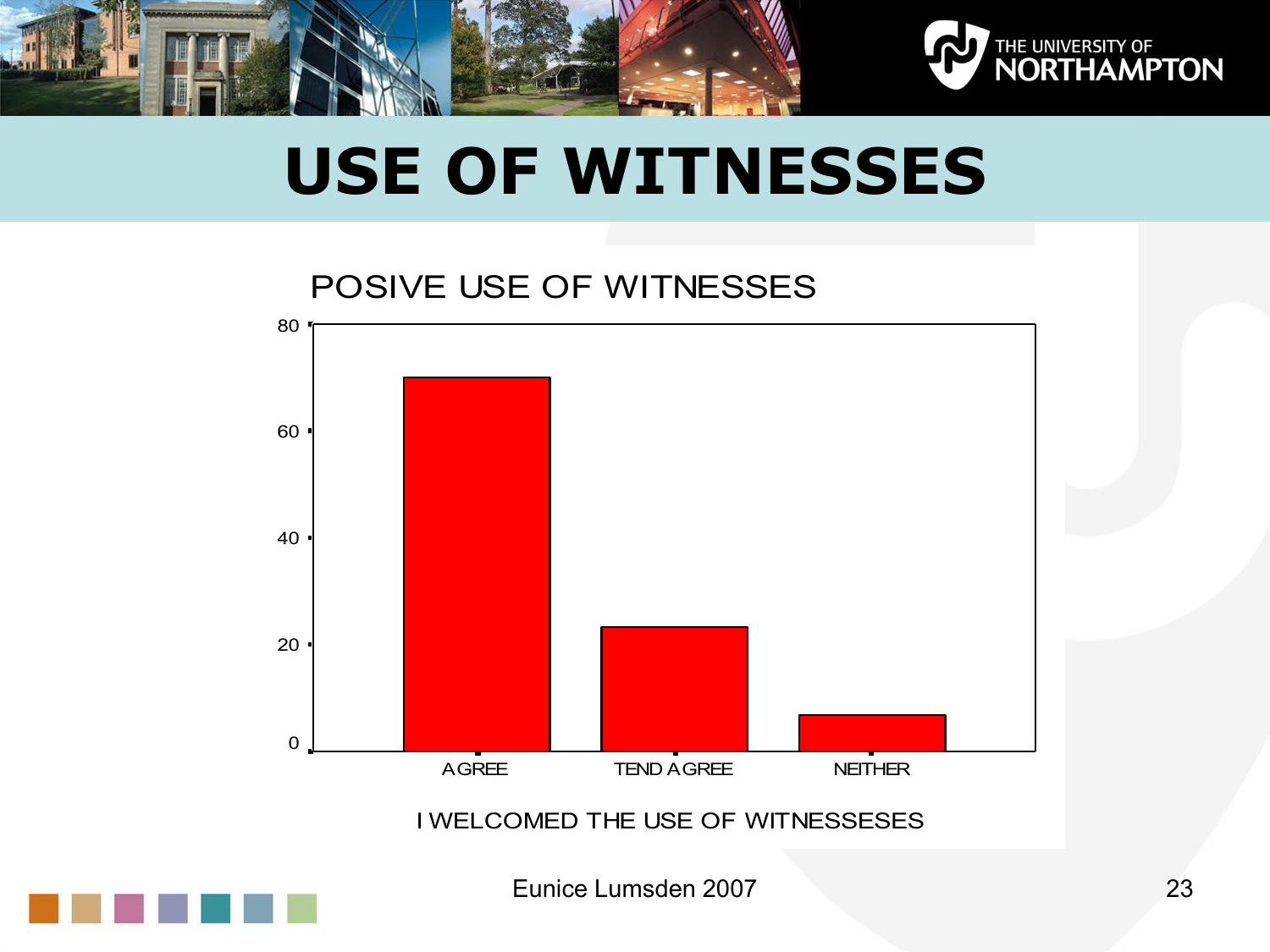

## **Need for a Professional Dialogue**

PROFESSIONAL DIALOGUE



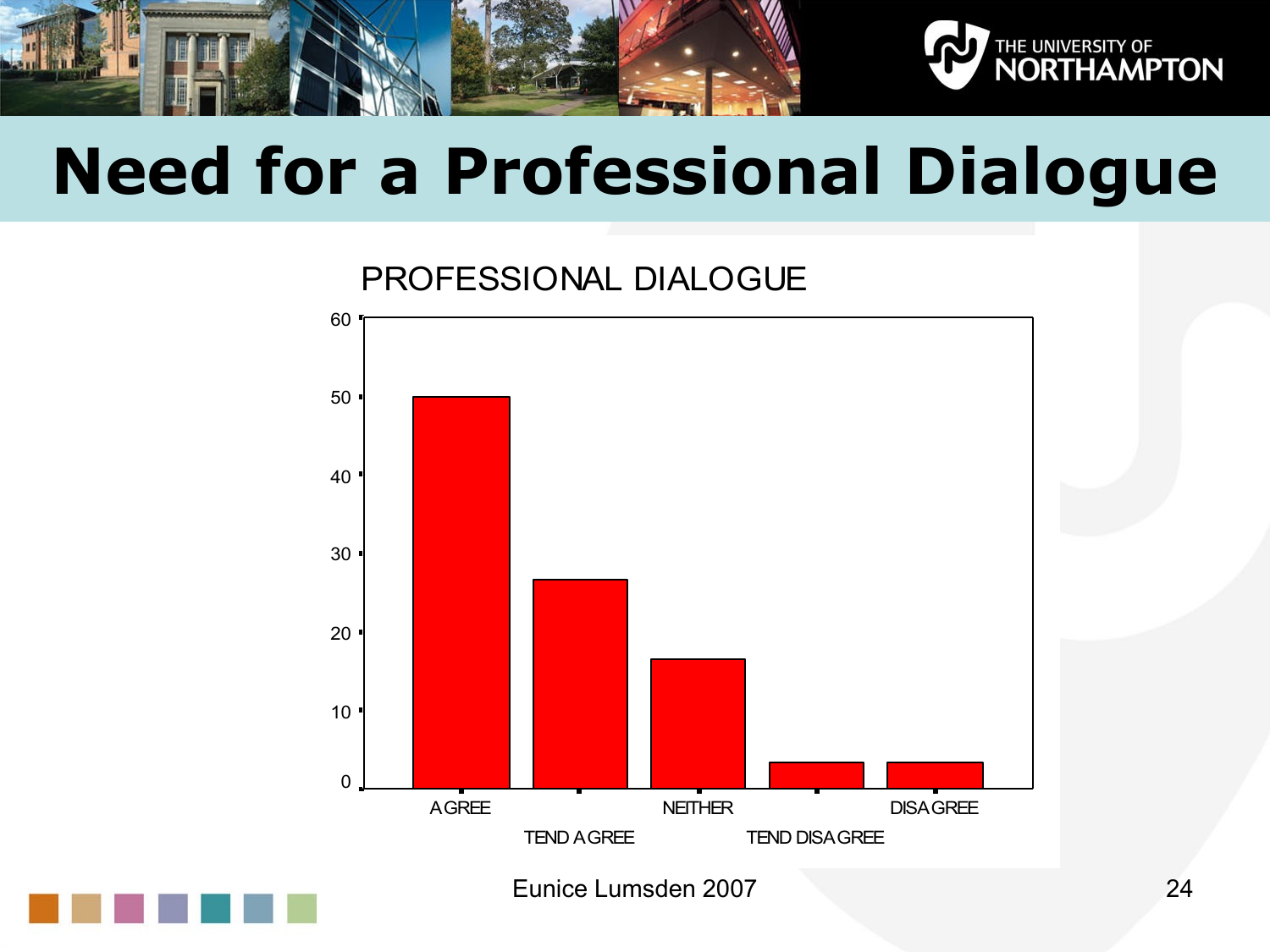



#### **Standards**

#### STANDARDS ARE APPROPRIATE



STANDARDS ARE APPROPRIATE

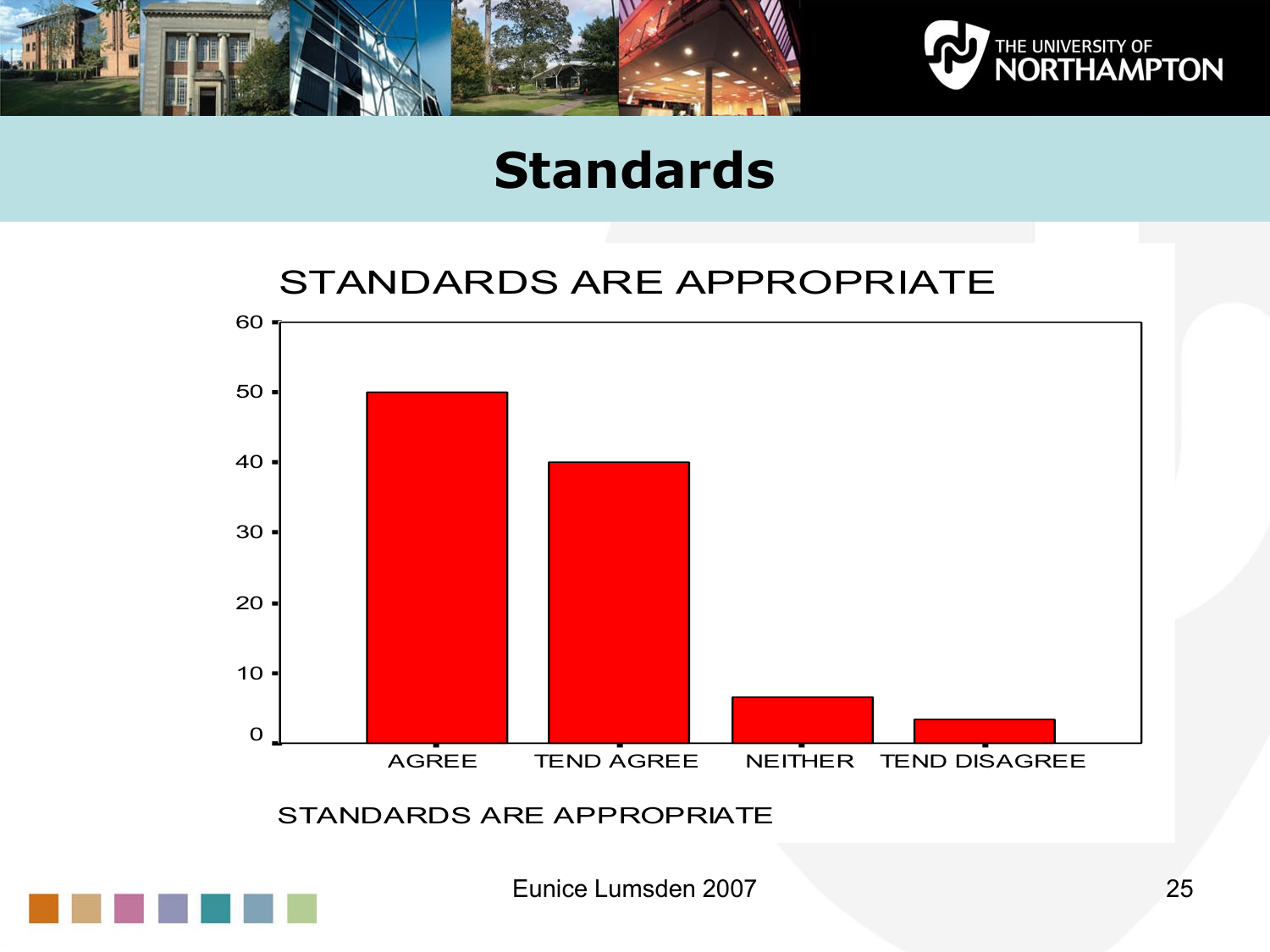



# **Improved Services for Children**

#### EYPS WILL IMPROVE STANDARDS

#### FOR CHILDREN



IMPROVED SERVICES FOR CHILDREN

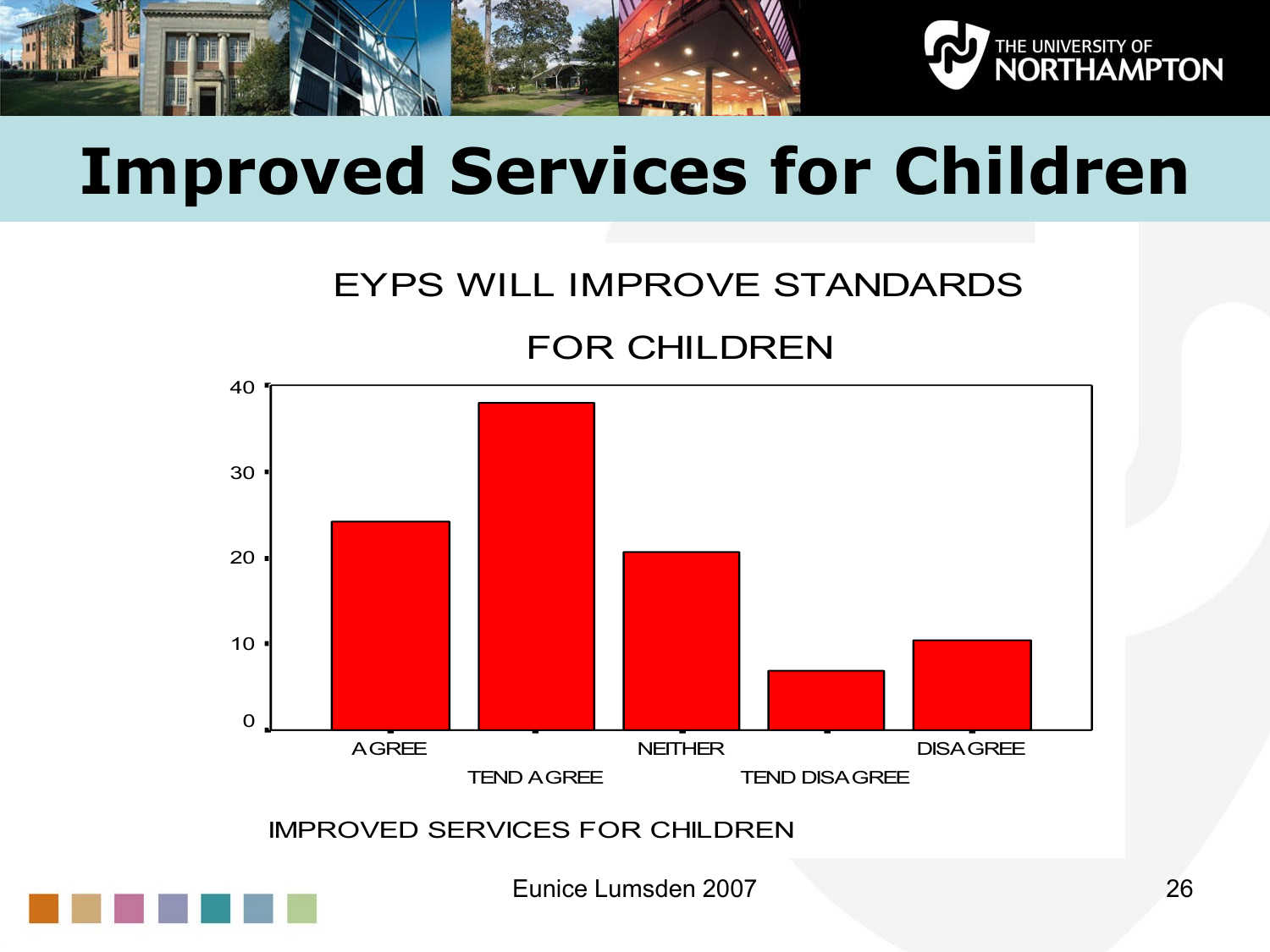



# **Relationship with Teaching**

#### EYPS NEVER EQUAL TO TEACHER AGREE TEND AGREE NEITHER TEND DISAGREE 50 40 30 20 10 0  $\overline{\phantom{a}}$

EYPS AND TEACHING QUALIFICATION NOT EQUAL

#### EYPS SHOULD EARN THE SAME AS QTS



#### EYPS SHOULD EARN THE SAME AS QTS

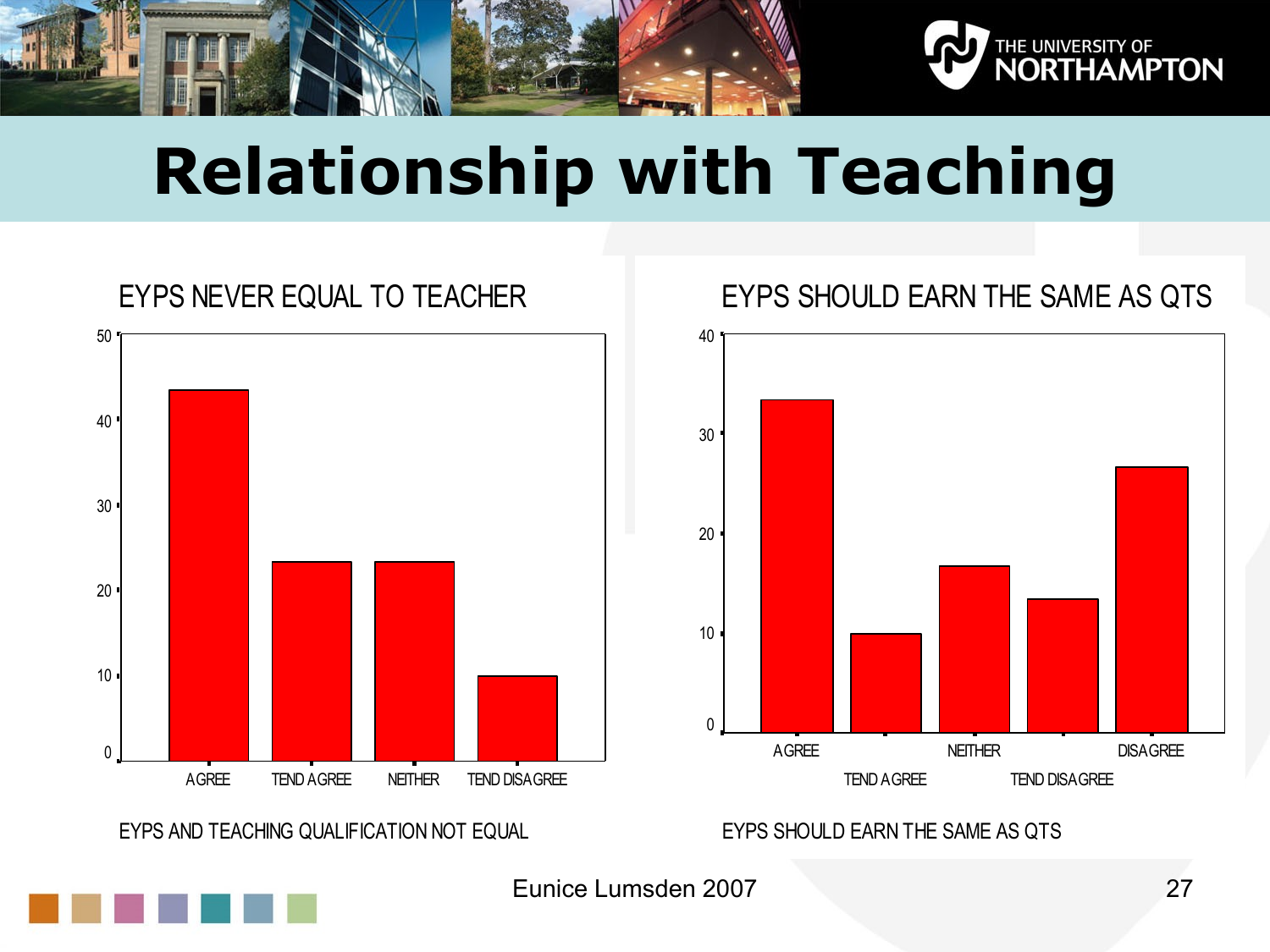



## **A Move to Social Pedagogy**

#### MISSED OPPORTUNITY IN DEVELOPING AN INTEGRATED PROFESSIONAL



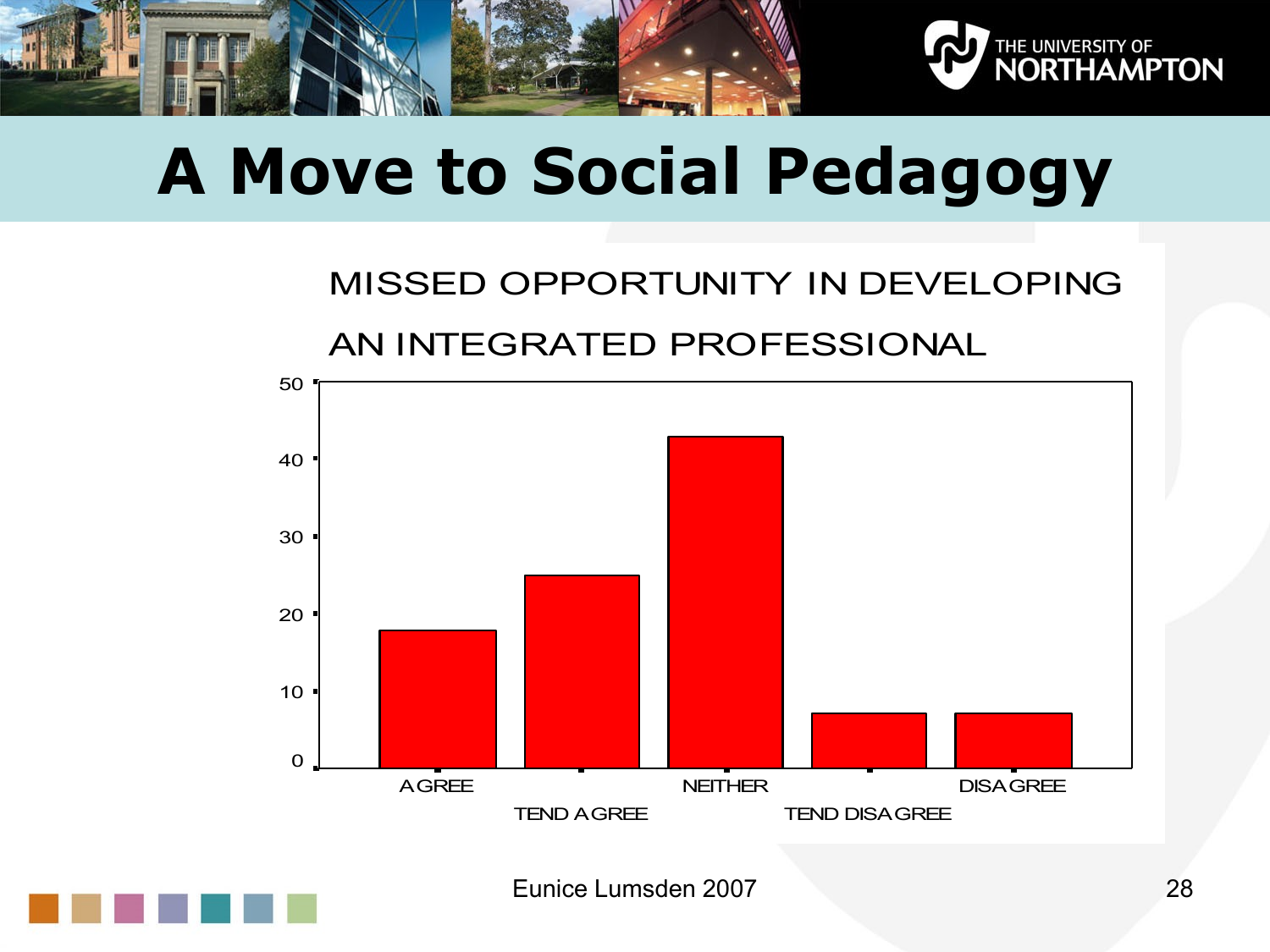



# **Conclusion**

- Candidates welcome development **EYPS**
- Standards are seen as appropriate
- Assessment process seen as appropriately rigorous
- Overall candidates found the paperwork was manageable

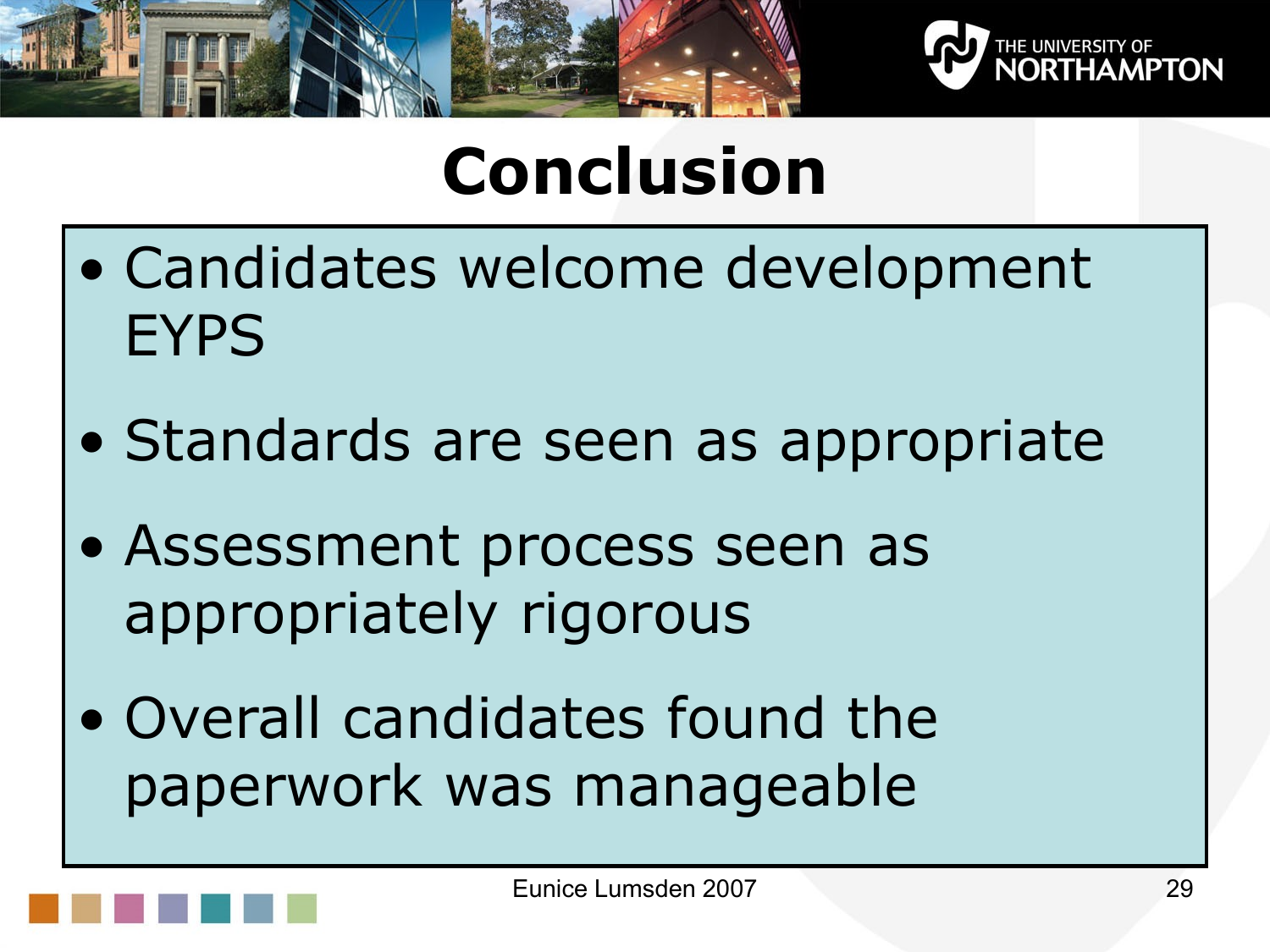



- Use of witnesses seen as positive
- Need for a professional dialogue
- EYPS will improve the status of early years
- EYPS allowed candidates to reflective positively on their practice

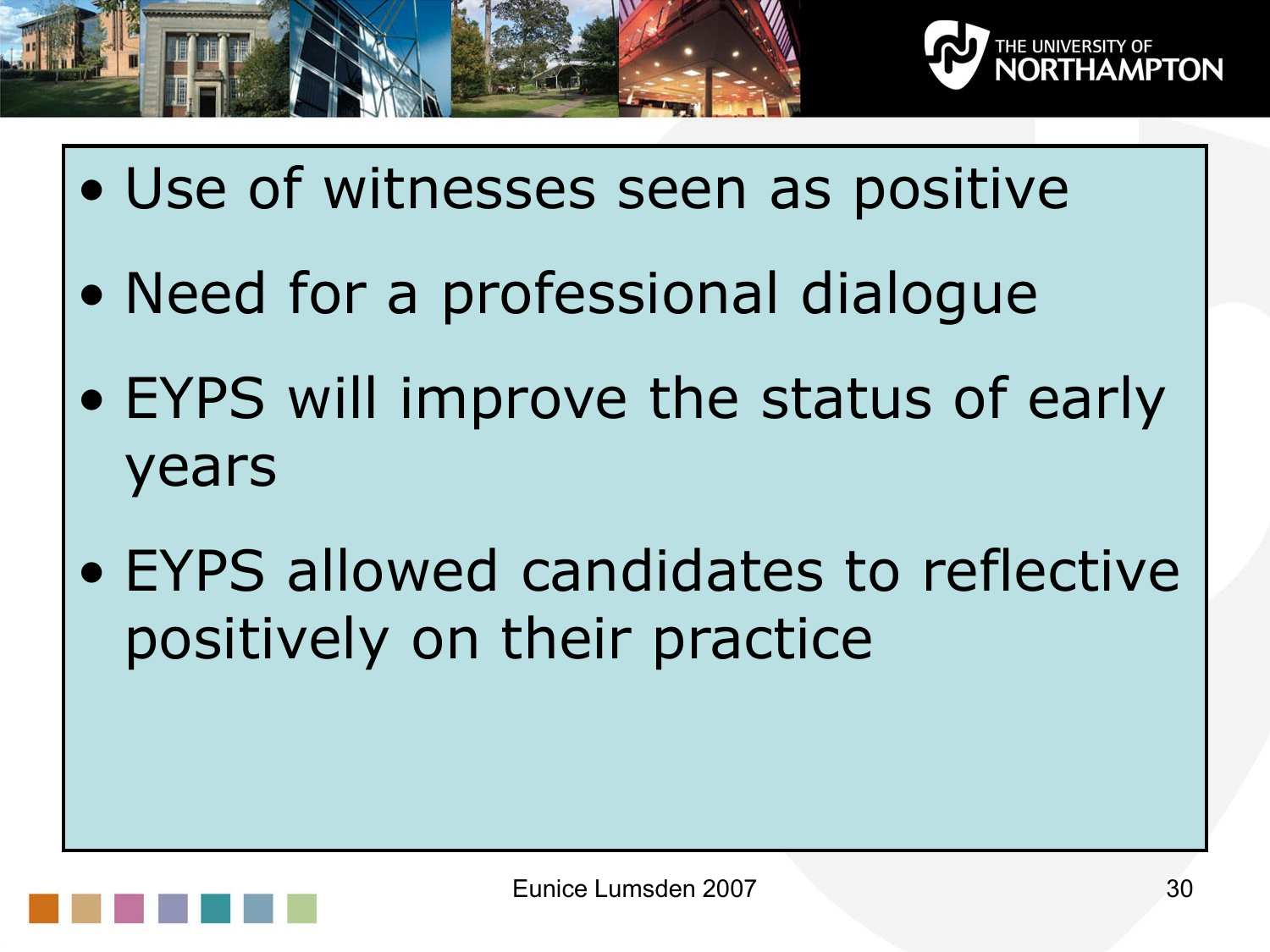



- There are issues in relation to pay and the relationship with teaching
- Interestingly that the majority of the candidates had not pursued higher academic qualifications
- Overall candidates were positive about the process, the standards and the support received